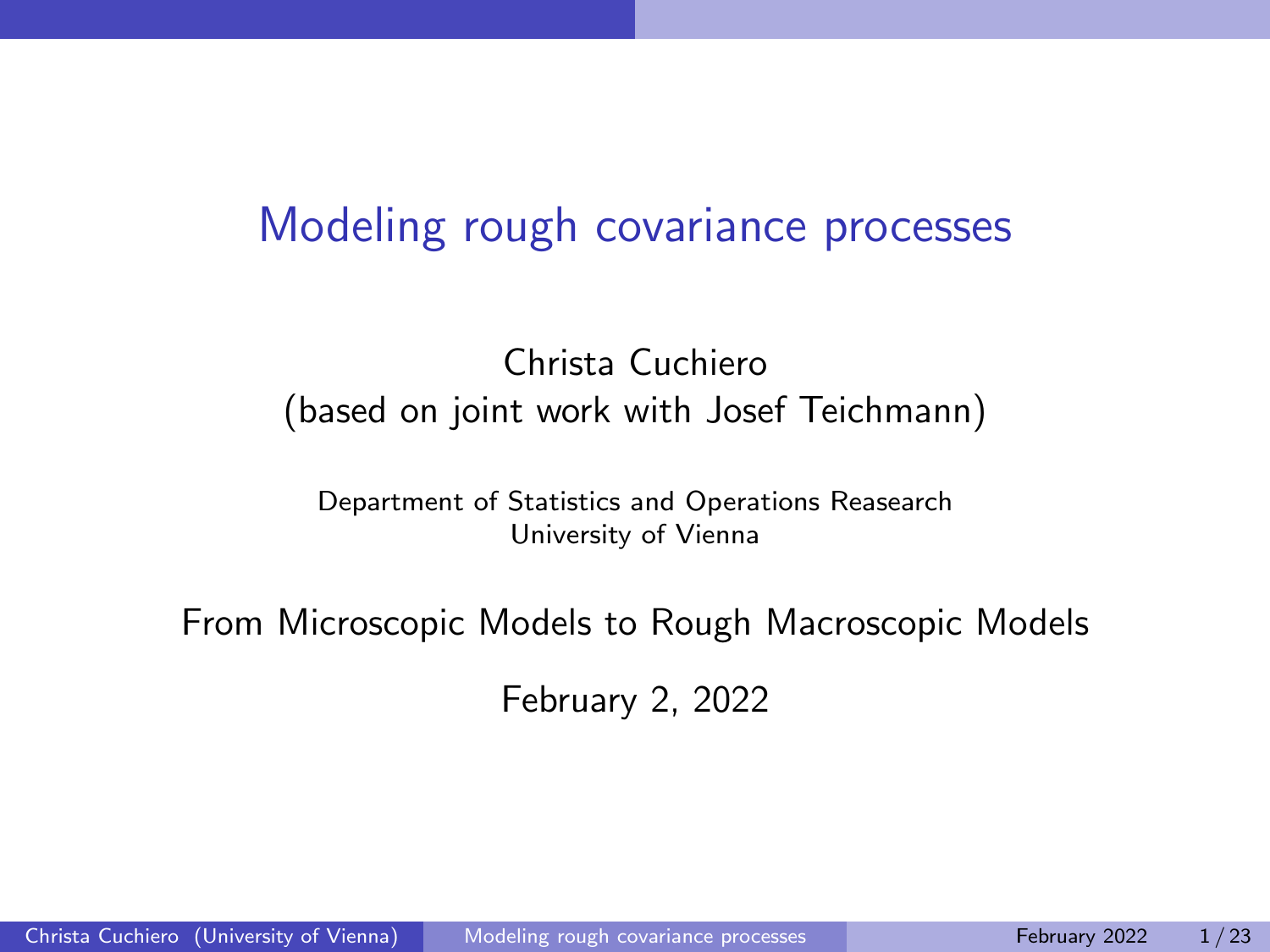# <span id="page-1-0"></span>Rough volatility

Revolutionary modeling paradigm initiated by Gatheral, Jaisson and Rosenbaum ('18) in the already seminal paper

"Volatility is rough"

Literature: https://sites.google.com/site/roughvol/home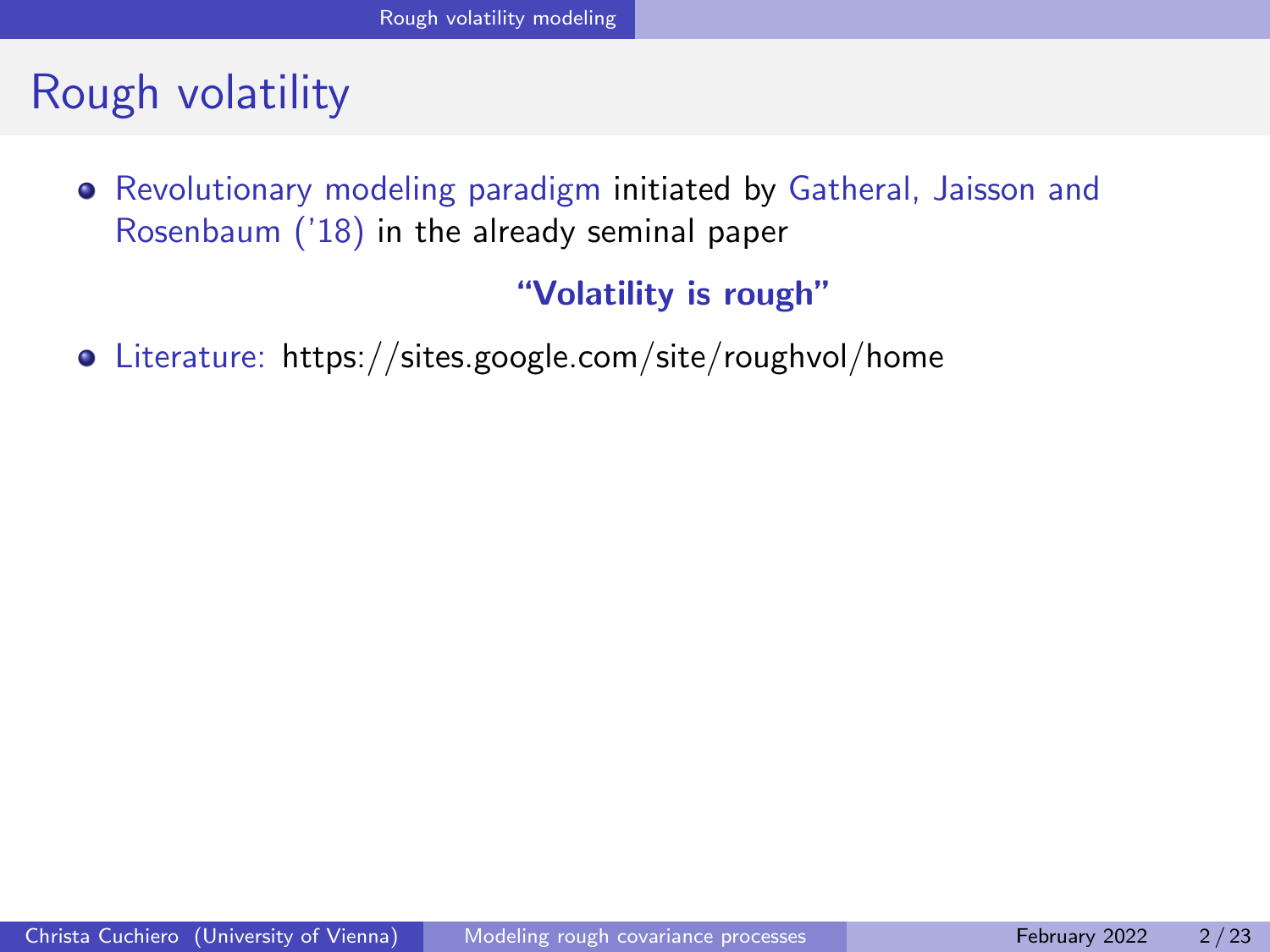# Rough volatility

Revolutionary modeling paradigm initiated by Gatheral, Jaisson and Rosenbaum ('18) in the already seminal paper

#### "Volatility is rough"

- Literature: https://sites.google.com/site/roughvol/home
- Classical stochastic volatility: the price of one asset is given by

 $dS_t = S_t \sqrt{V_t} dW_t,$ 

where the spot variance  $(V_t)_{t\geq0}$  is a semimartingale.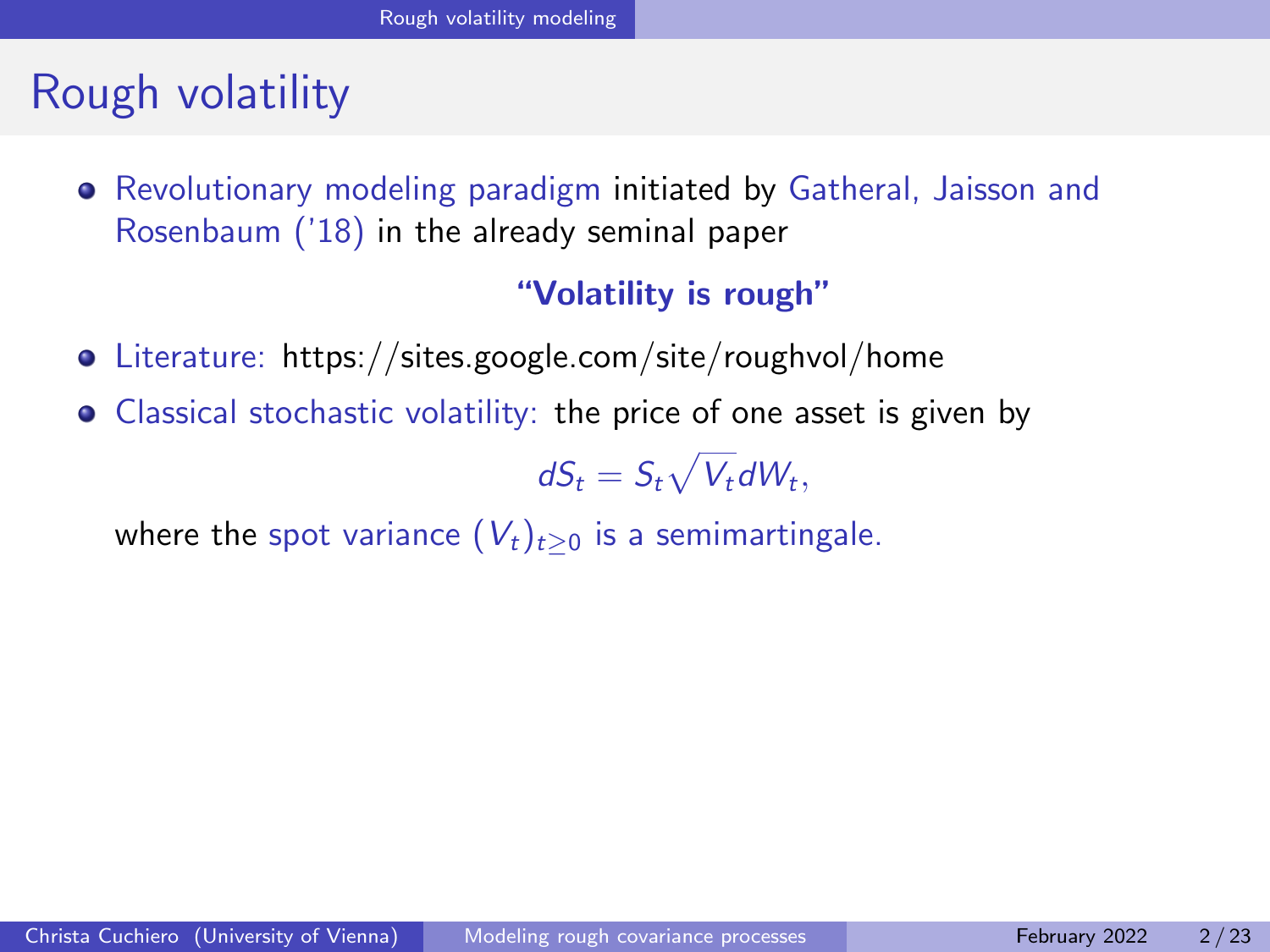# Rough volatility

Revolutionary modeling paradigm initiated by Gatheral, Jaisson and Rosenbaum ('18) in the already seminal paper

#### "Volatility is rough"

- Literature: https://sites.google.com/site/roughvol/home
- Classical stochastic volatility: the price of one asset is given by

$$
dS_t = S_t \sqrt{V_t} dW_t,
$$

where the spot variance  $(V_t)_{t\geq0}$  is a semimartingale.

- Rough volatility:  $(V_t)_{t>0}$  is no longer a semimartingale, but a process whose trajectories can be rougher than the ones of Brownian motion (e.g. fractional Brownian motion with a low Hurst parameter  $\approx 0.1$ ).
- **•** Empirical evidence comes from both
	- $\blacktriangleright$  time series data.
	- $\triangleright$  option data.

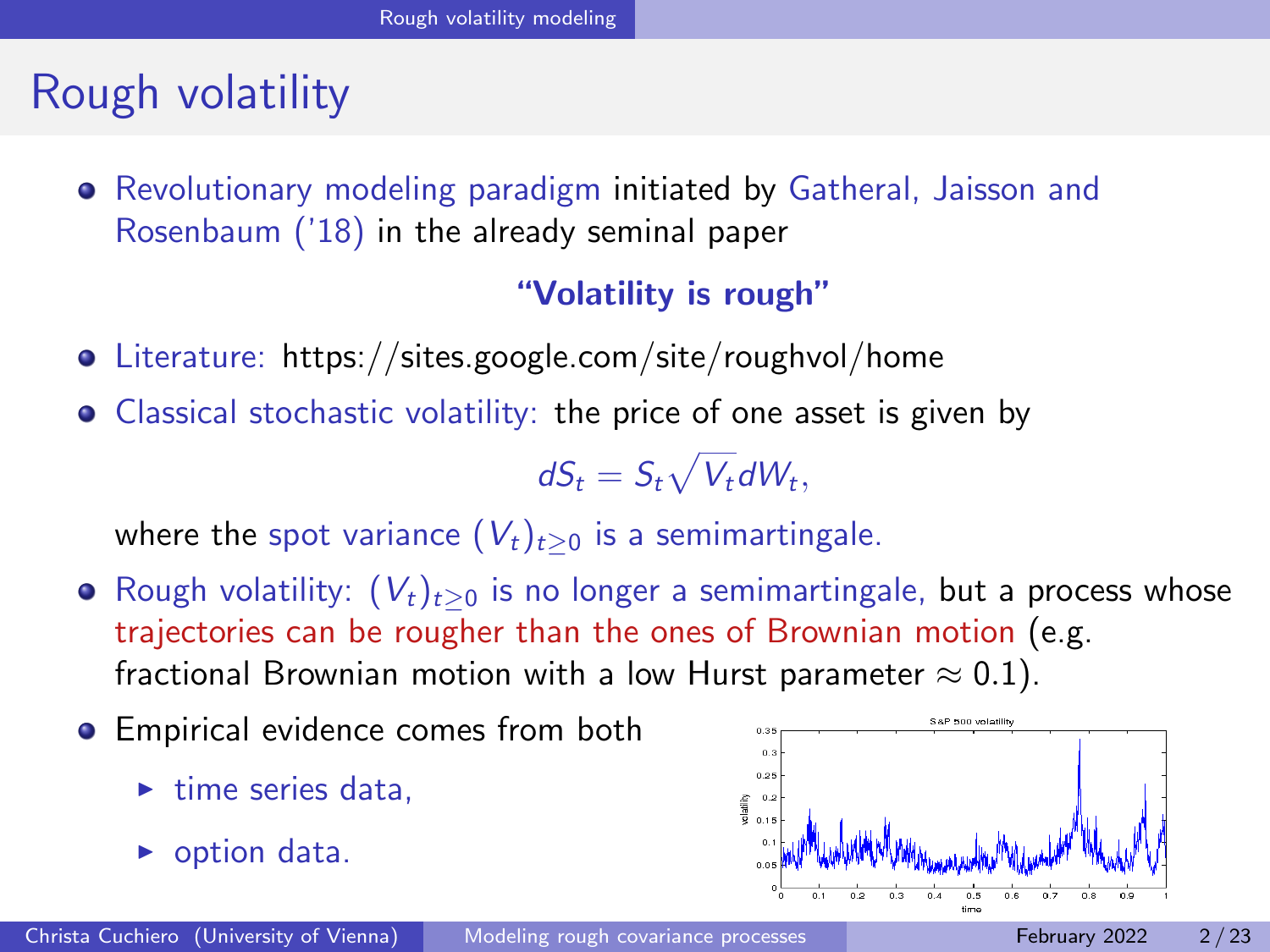# Modeling with stochastic Volterra equations

Microstructural foundations of rough volatility (El Euch et al.) suggest stochastic Volterra equations with fractional kernels on  $\mathbb{R}_+$  as models for the spot variance.

Stochastic Volterra equation

$$
V_t = g(t) + \int_{[0,t)} K(t-s)dZ_s,
$$
 (SVE)

where  $Z$  is an Itô semimartingale with differential characteristics

drift  $b(V)$ , diffusions matrix  $a(V)$ , jump compensator  $\nu(V, d\xi)$ .

The initial conditon  $g$  is deterministic and the kernel  $K \in L^2_{\mathsf{loc}}$  (including singular fractional kernels  $K(t) \approx t^{\alpha}, \ \alpha \in (-\frac{1}{2},0)$ ).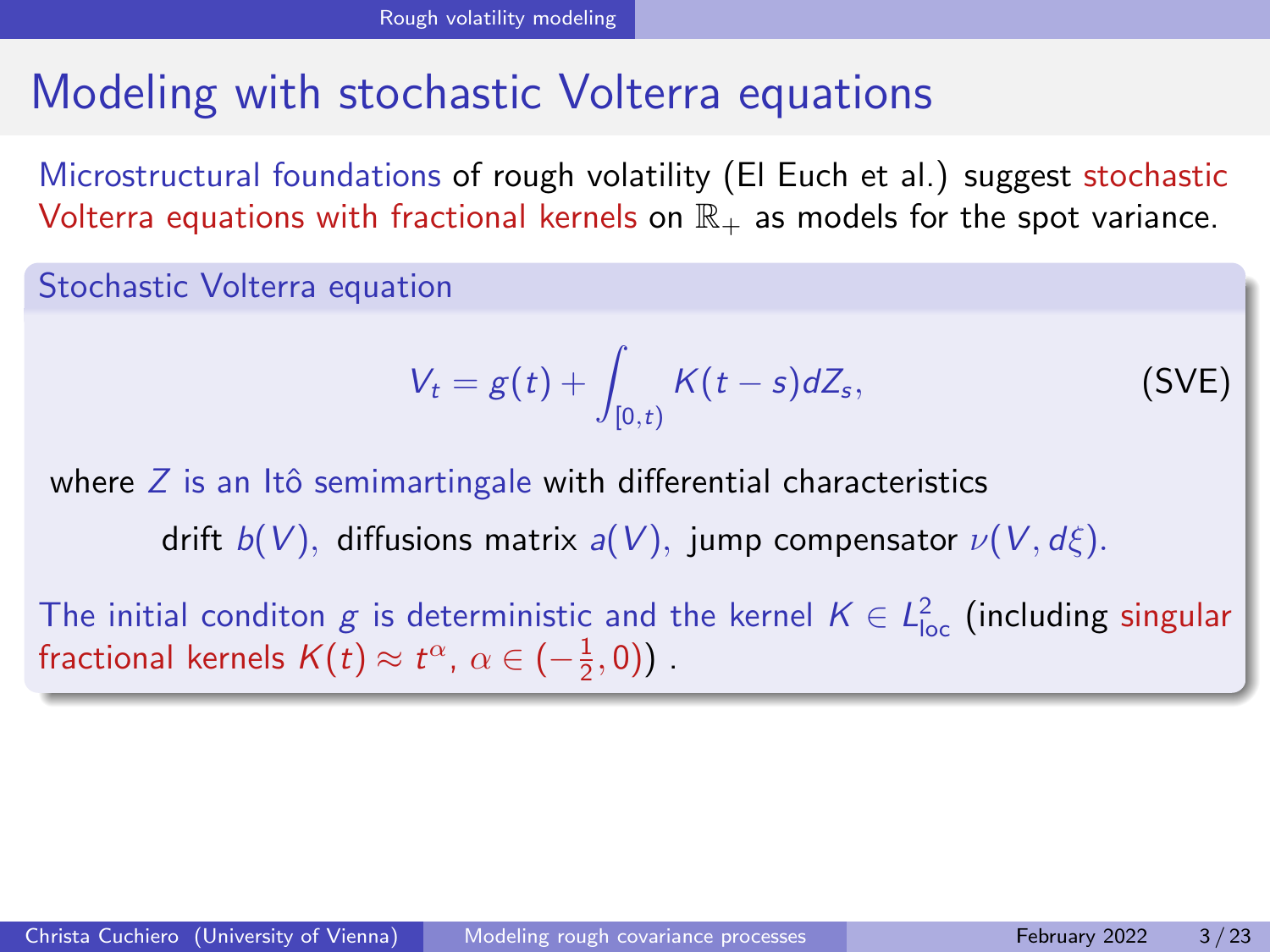# Modeling with stochastic Volterra equations

Microstructural foundations of rough volatility (El Euch et al.) suggest stochastic Volterra equations with fractional kernels on  $\mathbb{R}_+$  as models for the spot variance.

Stochastic Volterra equation

$$
V_t = g(t) + \int_{[0,t)} K(t-s)dZ_s,
$$
 (SVE)

where  $Z$  is an Itô semimartingale with differential characteristics drift  $b(V)$ , diffusions matrix  $a(V)$ , jump compensator  $\nu(V, d\xi)$ .

The initial conditon  $g$  is deterministic and the kernel  $K \in L^2_{\mathsf{loc}}$  (including singular fractional kernels  $K(t) \approx t^{\alpha}, \ \alpha \in (-\frac{1}{2},0)$ ).

#### **Challenges**

- *V* is not (one-dimensional) Markovian.
- $\bullet$  V is not a semimartingale in general, in particular if K is a fractional kernel.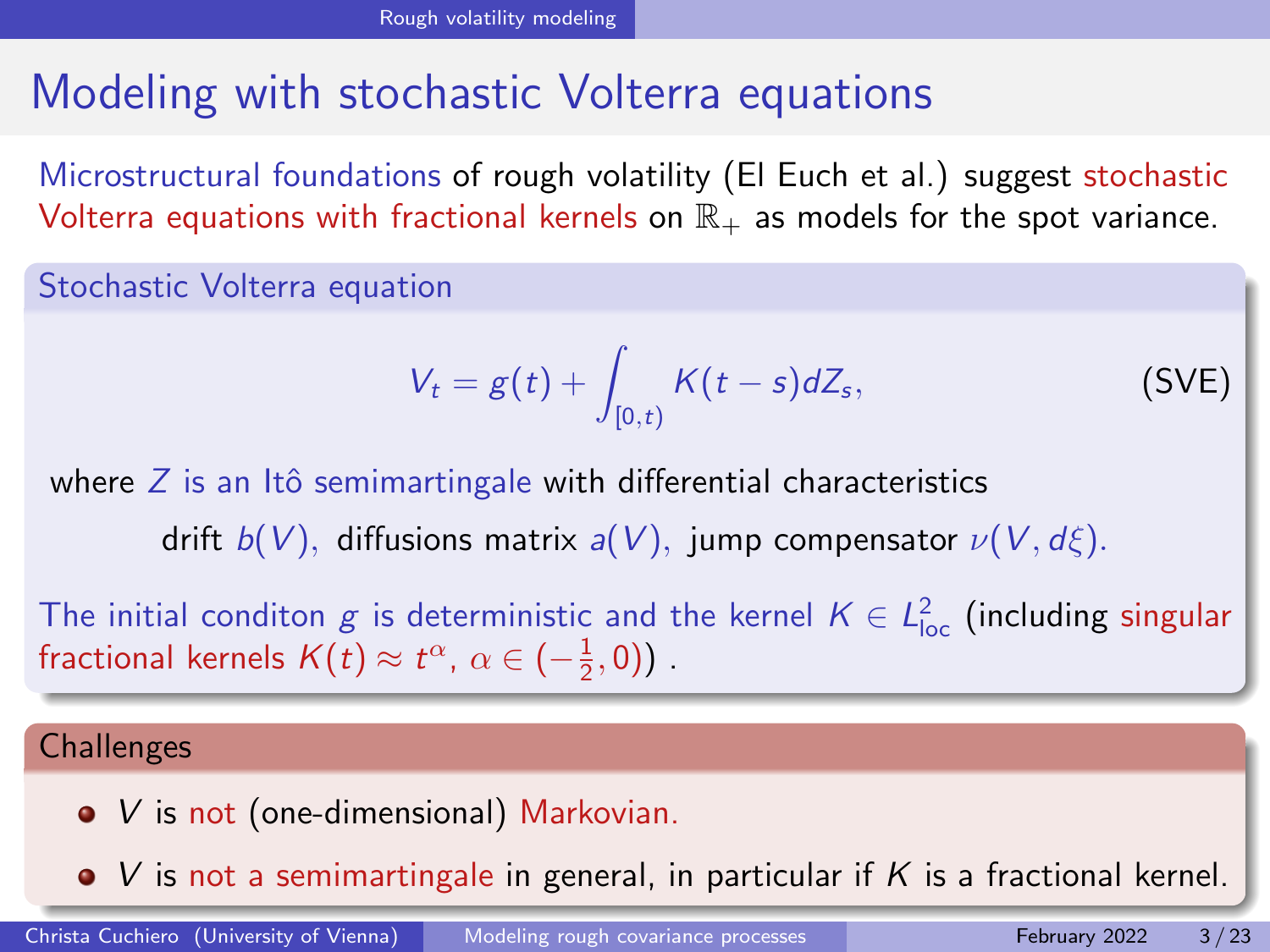The difference of certain rescaled Hawkes processes modeling the market order flow converges to a rough Heston model (see El Euch et al. ('18))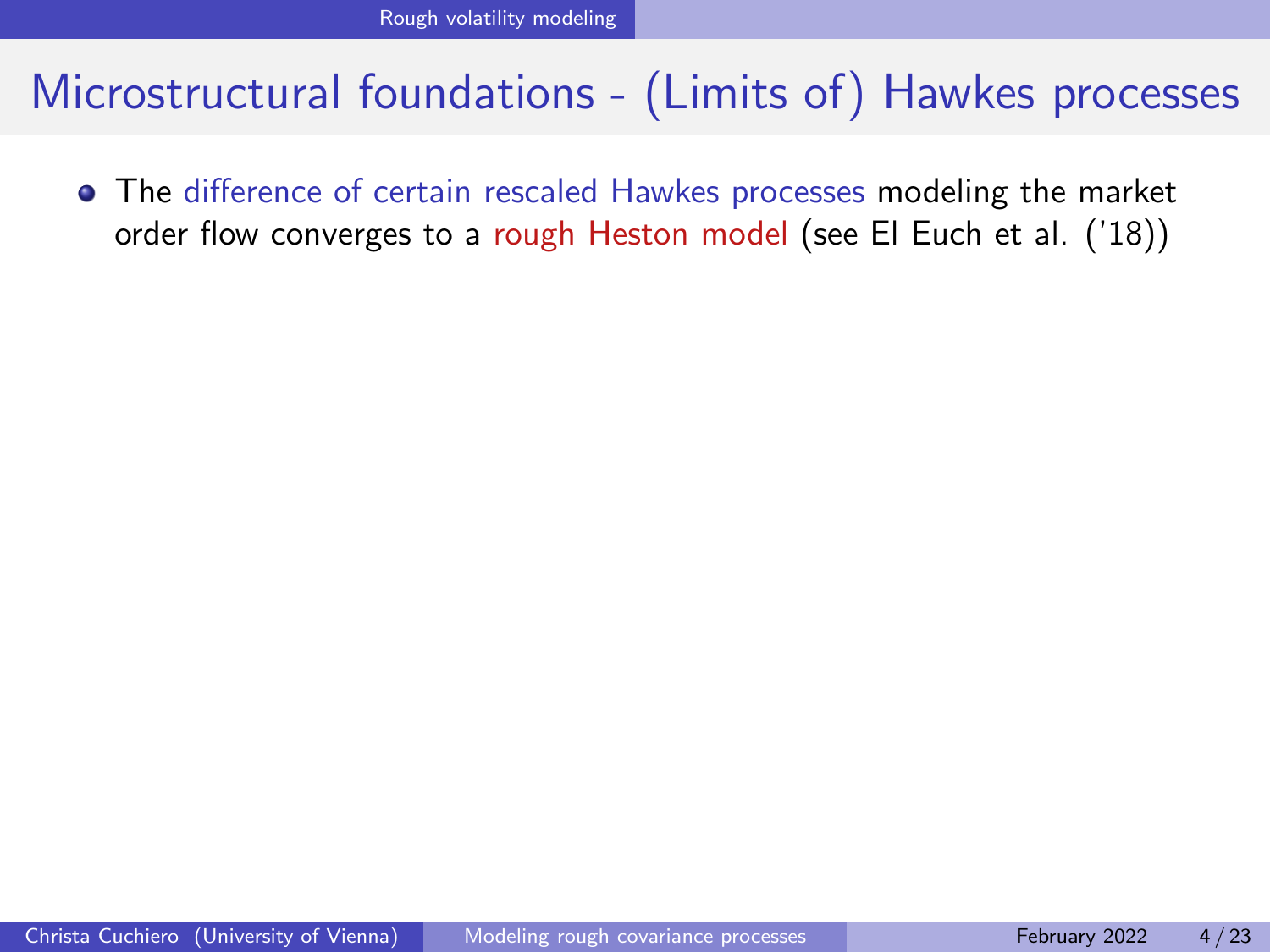- The difference of certain rescaled Hawkes processes modeling the market order flow converges to a rough Heston model (see El Euch et al. ('18))
- $\bullet$  A (one-dimensional) Hawkes process N is a pure jump process that jumps by 1 with intensity

$$
\lambda_t = g(t) + \int_0^t K(t-s)dN_s.
$$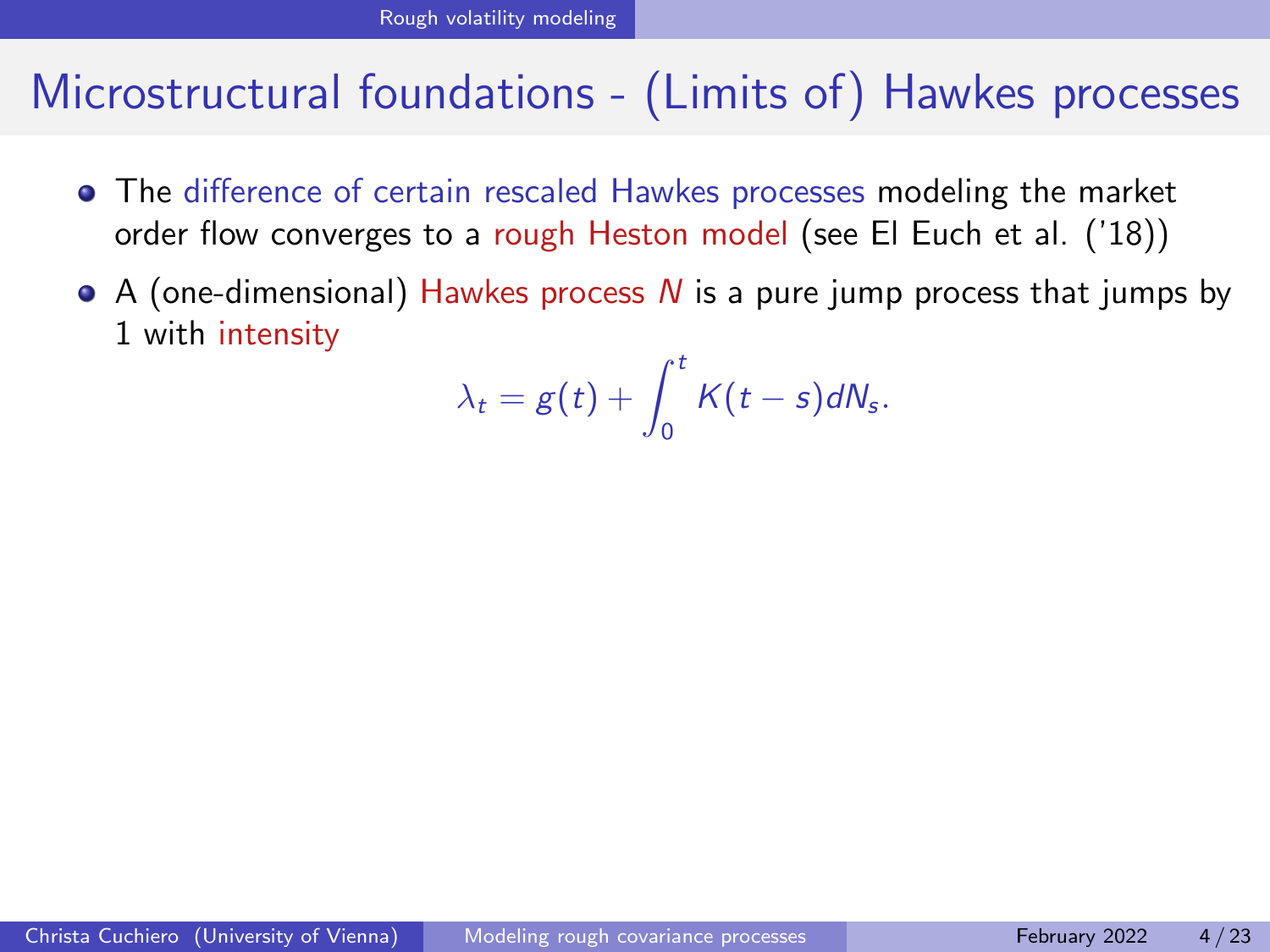- The difference of certain rescaled Hawkes processes modeling the market order flow converges to a rough Heston model (see El Euch et al. ('18))
- $\bullet$  A (one-dimensional) Hawkes process N is a pure jump process that jumps by 1 with intensity

$$
\lambda_t = g(t) + \int_0^t K(t-s)dN_s.
$$

**•** Scaling  $\lambda$  and choosing g and K appropriately, the intensity  $\lambda$  converges in the long run to a rough Cox Ingersoll Ross process

$$
V_t = g(t) + \int_0^t \frac{(t-s)^\alpha}{\Gamma(\alpha)} \kappa(\theta - V_s) ds + \int_0^t \frac{(t-s)^\alpha}{\Gamma(\alpha)} \sqrt{V_s} dW_s,
$$

where  $\alpha\in(-\frac{1}{2},0)$  and  $W$  a Brownian motion. Together with the log price P, this yields the rough Heston model.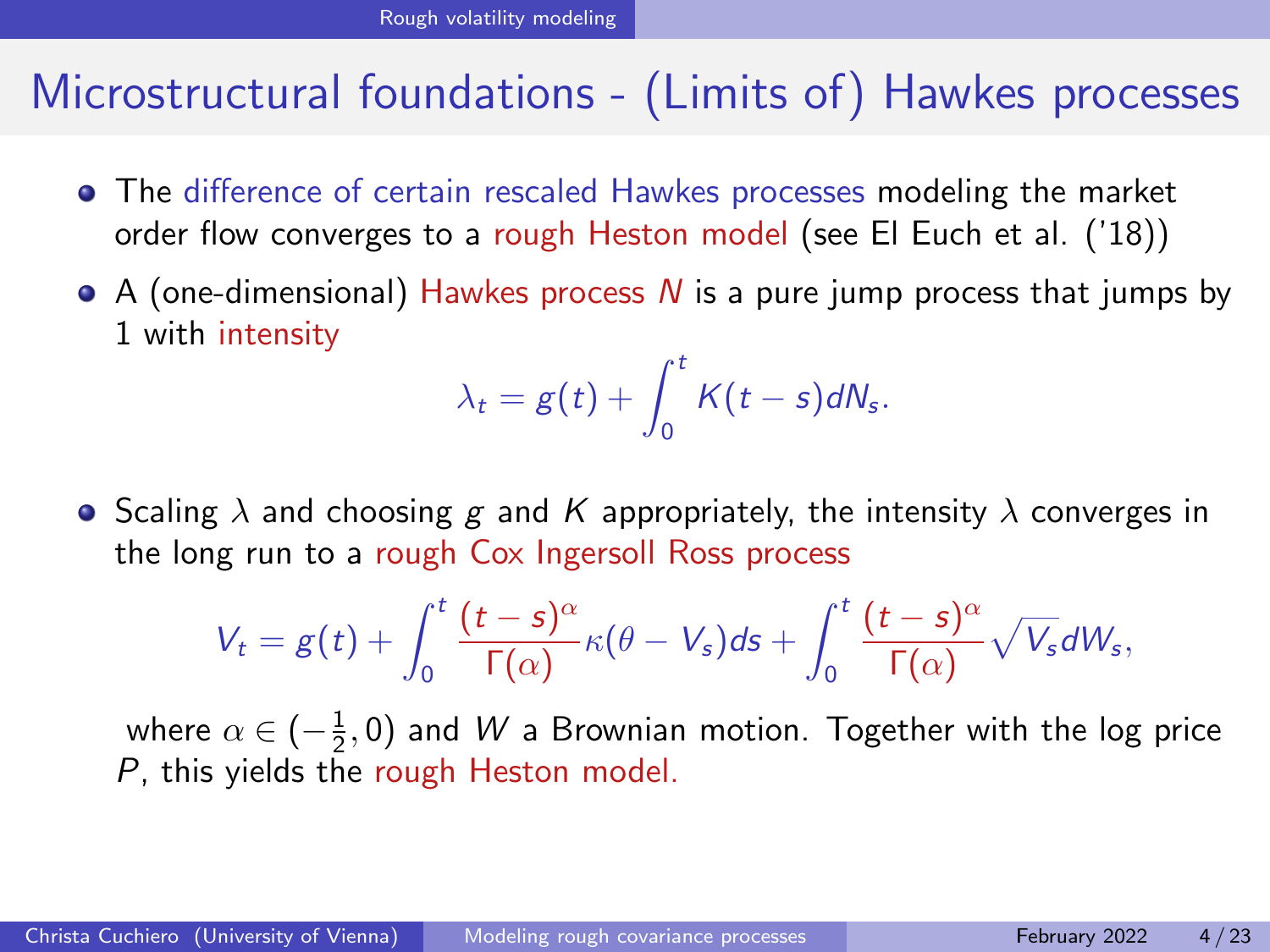- The difference of certain rescaled Hawkes processes modeling the market order flow converges to a rough Heston model (see El Euch et al. ('18))
- $\bullet$  A (one-dimensional) Hawkes process N is a pure jump process that jumps by 1 with intensity

$$
\lambda_t = g(t) + \int_0^t K(t-s)dN_s.
$$

**•** Scaling  $\lambda$  and choosing g and K appropriately, the intensity  $\lambda$  converges in the long run to a rough Cox Ingersoll Ross process

$$
V_t = g(t) + \int_0^t \frac{(t-s)^\alpha}{\Gamma(\alpha)} \kappa(\theta - V_s) ds + \int_0^t \frac{(t-s)^\alpha}{\Gamma(\alpha)} \sqrt{V_s} dW_s,
$$

where  $\alpha\in(-\frac{1}{2},0)$  and  $W$  a Brownian motion. Together with the log price P, this yields the rough Heston model.

• For further convergence results of so-called "affine forward intensity models" to rough models see Gatheral & Keller-Ressel ('18).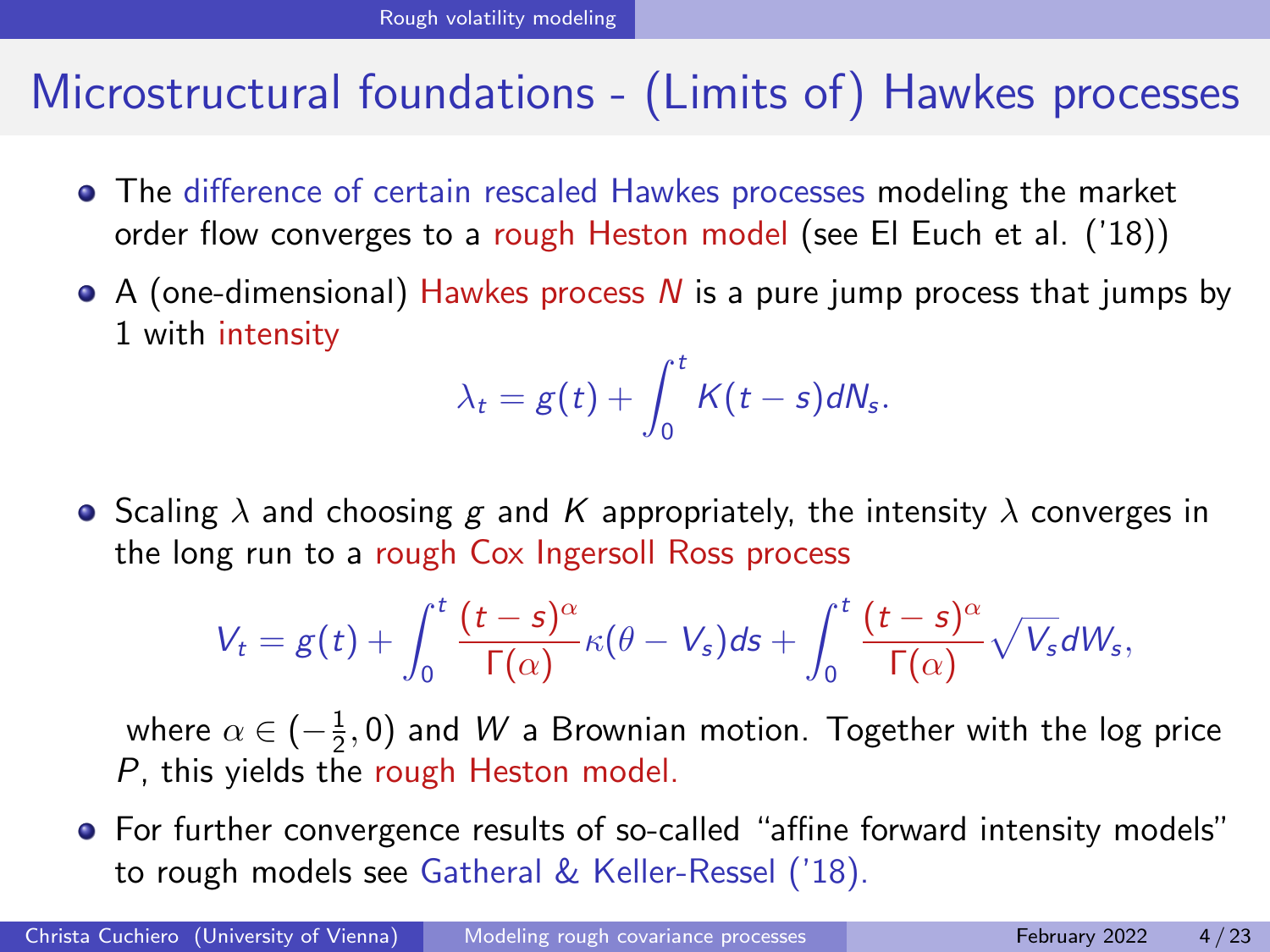### <span id="page-10-0"></span>Affine Volterra processes on  $\mathbb{R}_+$

#### • Both processes are instances of affine Volterra processes on  $\mathbb{R}_+$ .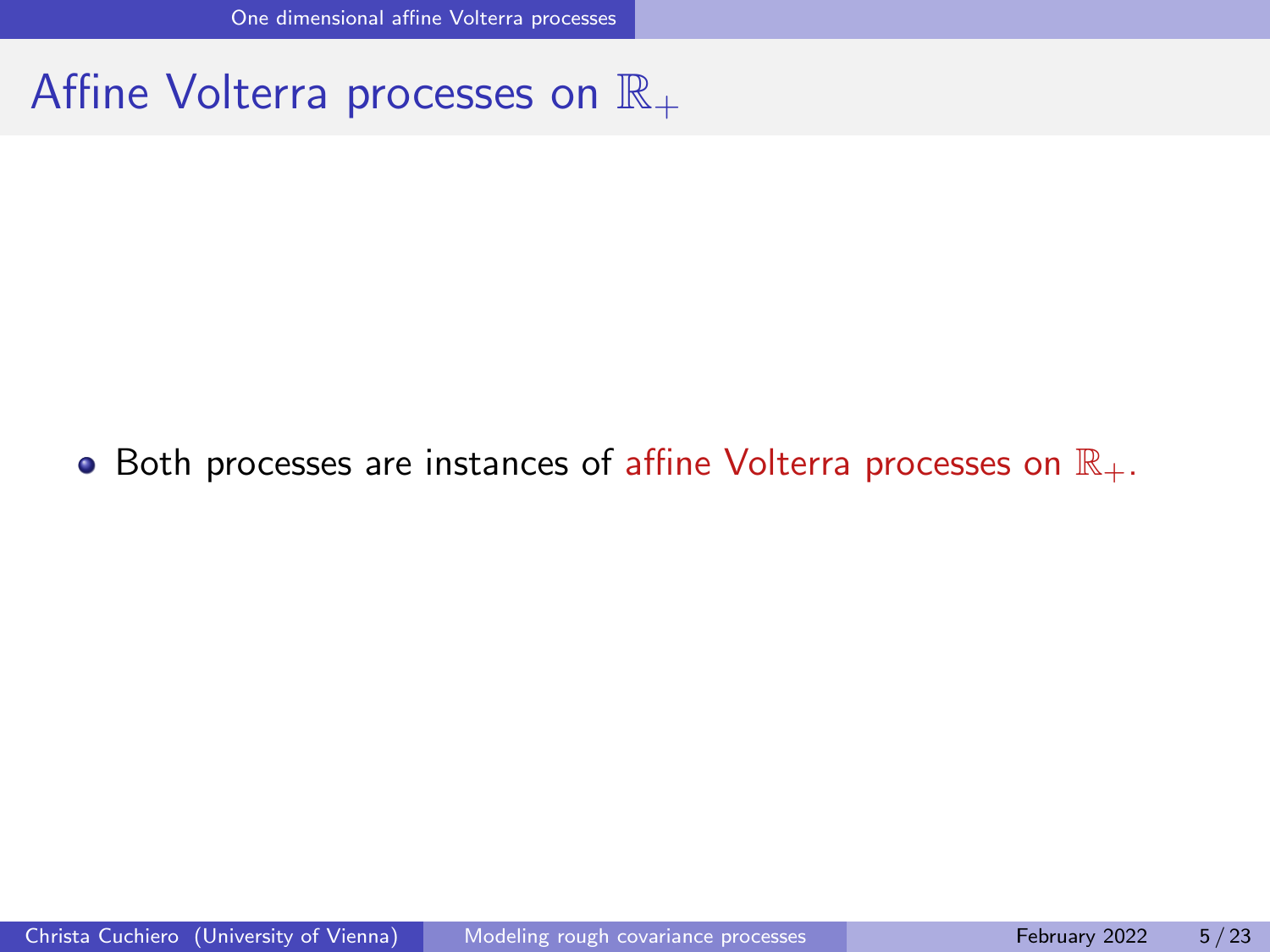### Affine Volterra processes on  $\mathbb{R}_+$

- Both processes are instances of affine Volterra processes on  $\mathbb{R}_+$ .
- Affine (or here rather linear) Markov processes are of the form

$$
V_t = V_0 + \int_0^t \beta V_s ds + \int_0^t \sigma \sqrt{V_s} dB_s
$$
  
+ 
$$
\int_0^t \int_{\mathbb{R}_+} \xi(\mu^X(d\xi, ds) - V_s \mu(d\xi) ds).
$$

- $\blacktriangleright$  B is a Brownian motion and  $\mu^X$  the random measure of the jumps;
- $\triangleright \sigma, \beta \in \mathbb{R}$  and  $\mu$  a Lévy measure exhibiting a second moment;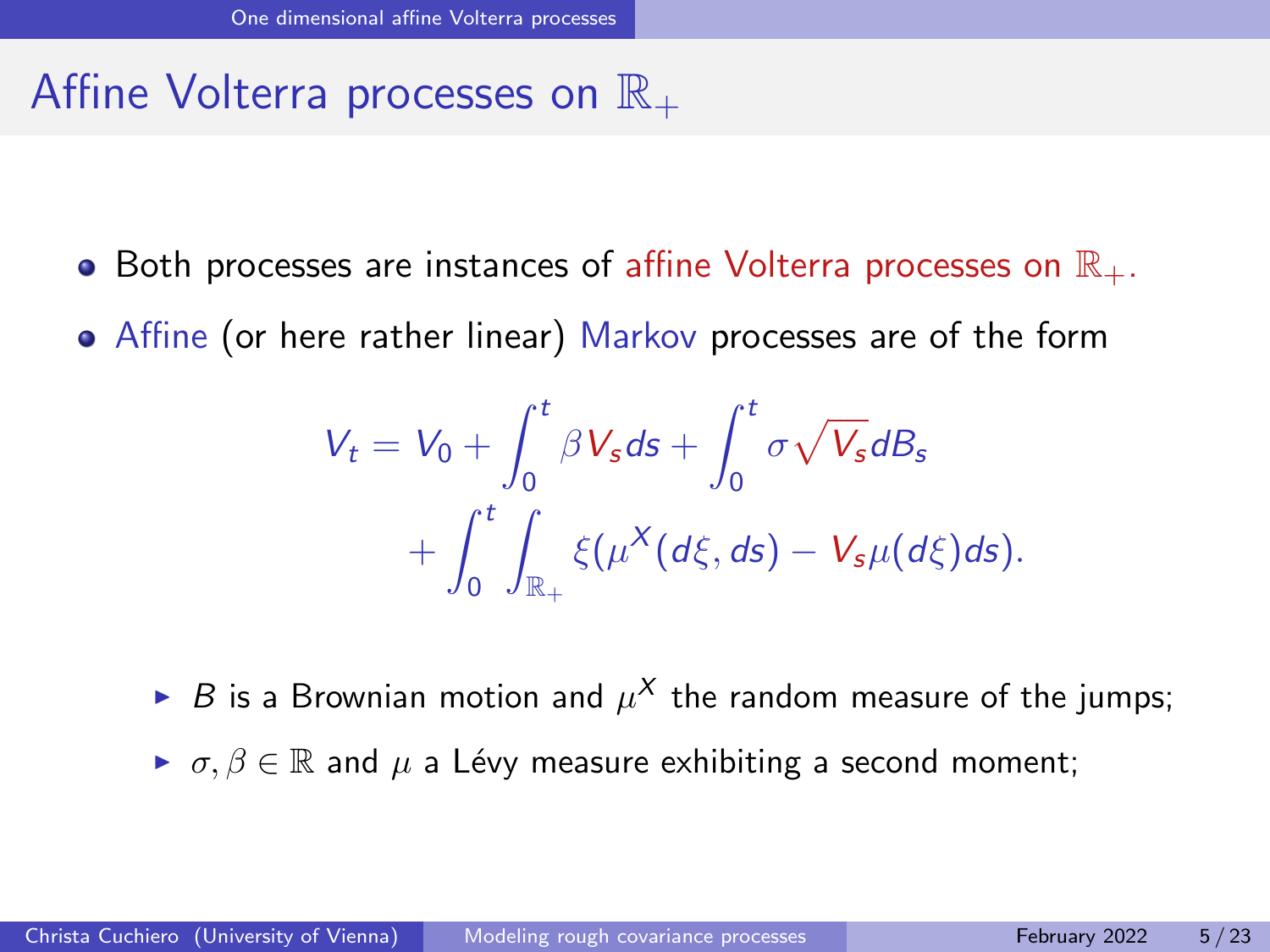### Affine Volterra processes on  $\mathbb{R}_+$

- Both processes are instances of affine Volterra processes on  $\mathbb{R}_+$ .
- Affine (or here rather linear) Volterra processes are of the form

$$
V_t = g(t) + \int_0^t K(t-s)\beta V_s ds + \int_0^t K(t-s)\sigma\sqrt{V_s}dB_s
$$
  
+ 
$$
\int_0^t K(t-s)\int_{\mathbb{R}_+} \xi(\mu^X(d\xi, ds) - V_s\mu(d\xi)ds).
$$

- $\blacktriangleright$  B is a Brownian motion and  $\mu^X$  the random measure of the jumps;
- $\triangleright$   $\sigma, \beta \in \mathbb{R}$  and  $\mu$  a Lévy measure exhibiting a second moment;
- $\blacktriangleright$  K is a kernel in  $L^2_{\text{loc}}(\mathbb{R}_+,\mathbb{R}_+)$
- $\triangleright$   $t \mapsto g(t)$  a deterministic function satisfying certain conditions such that V is nonnegative for all times.
- For the intensity of the Hawkes process the parameters are  $\sigma = 0$ .  $\beta = 1$  and  $\mu = \delta_1$ .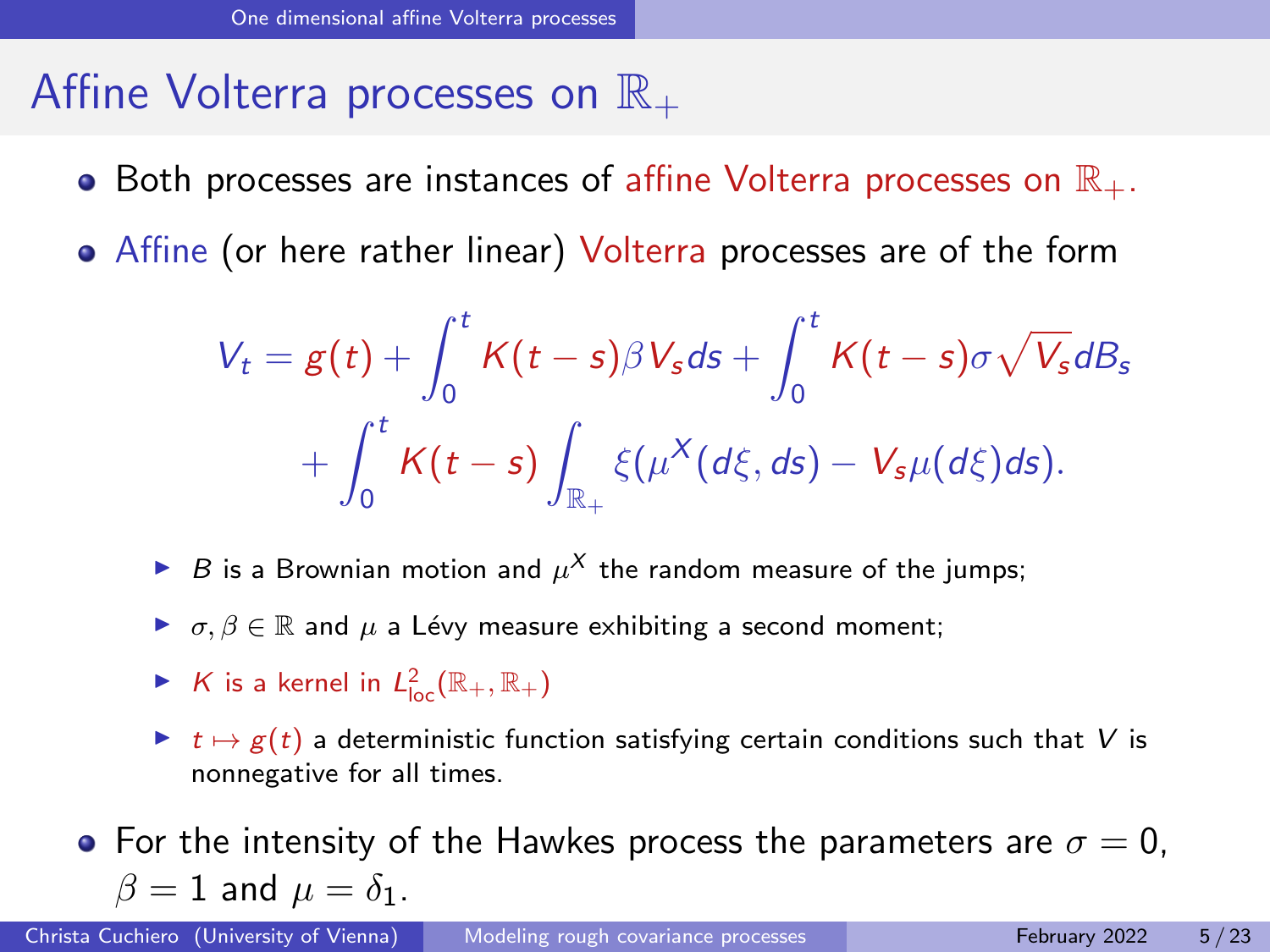For standard finite dimensional linear Markov processes (analgously affine) it holds:

#### Theorem

The Fourier-Laplace transform of the affine Markov process V is

 $\mathbb{E} [\exp(uV_t)] = \exp(V_0 \psi(t)),$ 

where  $\psi$  is a solution of a generalized Riccati differential equation

 $\partial_t \psi(t) = \mathcal{R}(\psi(t)), \quad \psi_0 = u.$ 

where  $\mathcal{R}(u) = \beta u + \frac{1}{2}\sigma^2 u^2 + \int (e^{u\xi} - 1 - u\xi)\mu(d\xi).$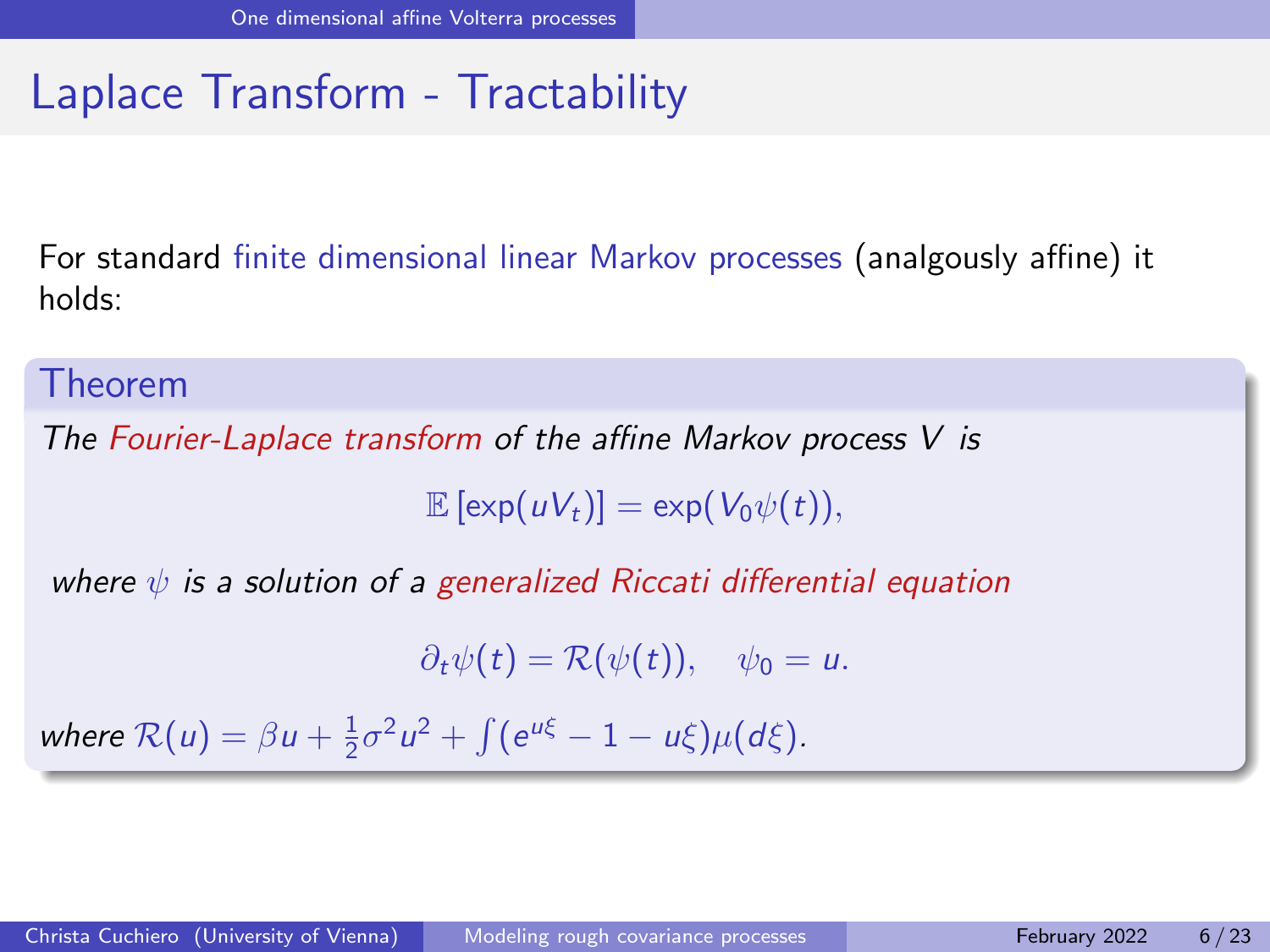For standard finite dimensional linear Markov processes (analgously affine) it holds:

#### Theorem

The Fourier-Laplace transform of the affine Markov process  $V$  is

$$
\mathbb{E}\left[\exp(uV_t)\right]=\exp(V_0u+\int_0^tV_0\mathcal{R}(\psi(s))ds),
$$

where  $\psi$  is a solution of a generalized Riccati differential equation

$$
\psi(t)=u+\int_0^t \mathcal{R}(\psi(s))ds,\quad t\geq 0.
$$

where  $\mathcal{R}(u) = \beta u + \frac{1}{2}\sigma^2 u^2 + \int (e^{u\xi} - 1 - u\xi)\mu(d\xi).$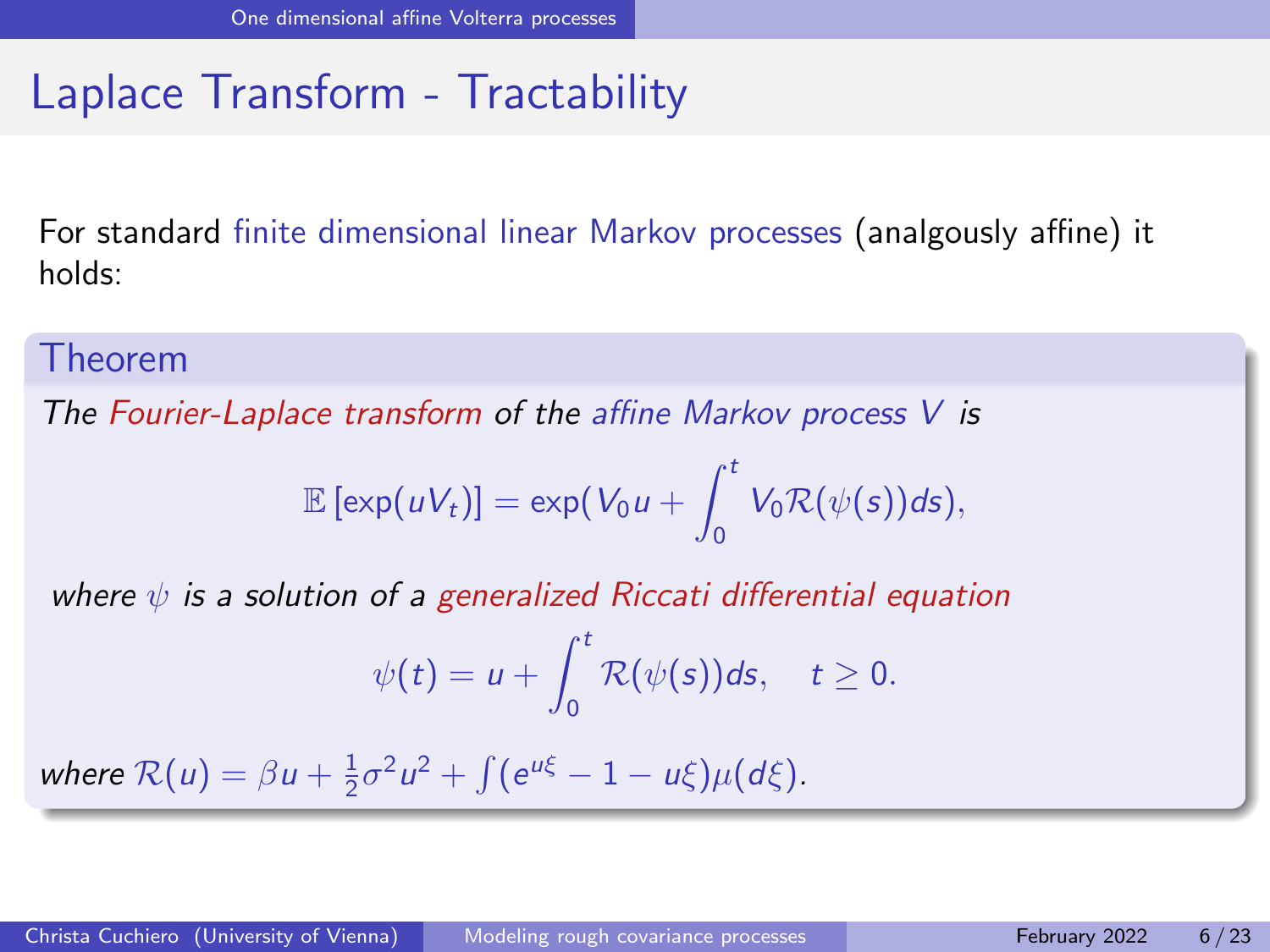For linear Volterra processes (analgously affine) it holds:

#### Theorem (C. and Teichmann ('20) )

Affine Volterra processes are projections of infinite dimensional affine processes on appropriate function or measure spaces.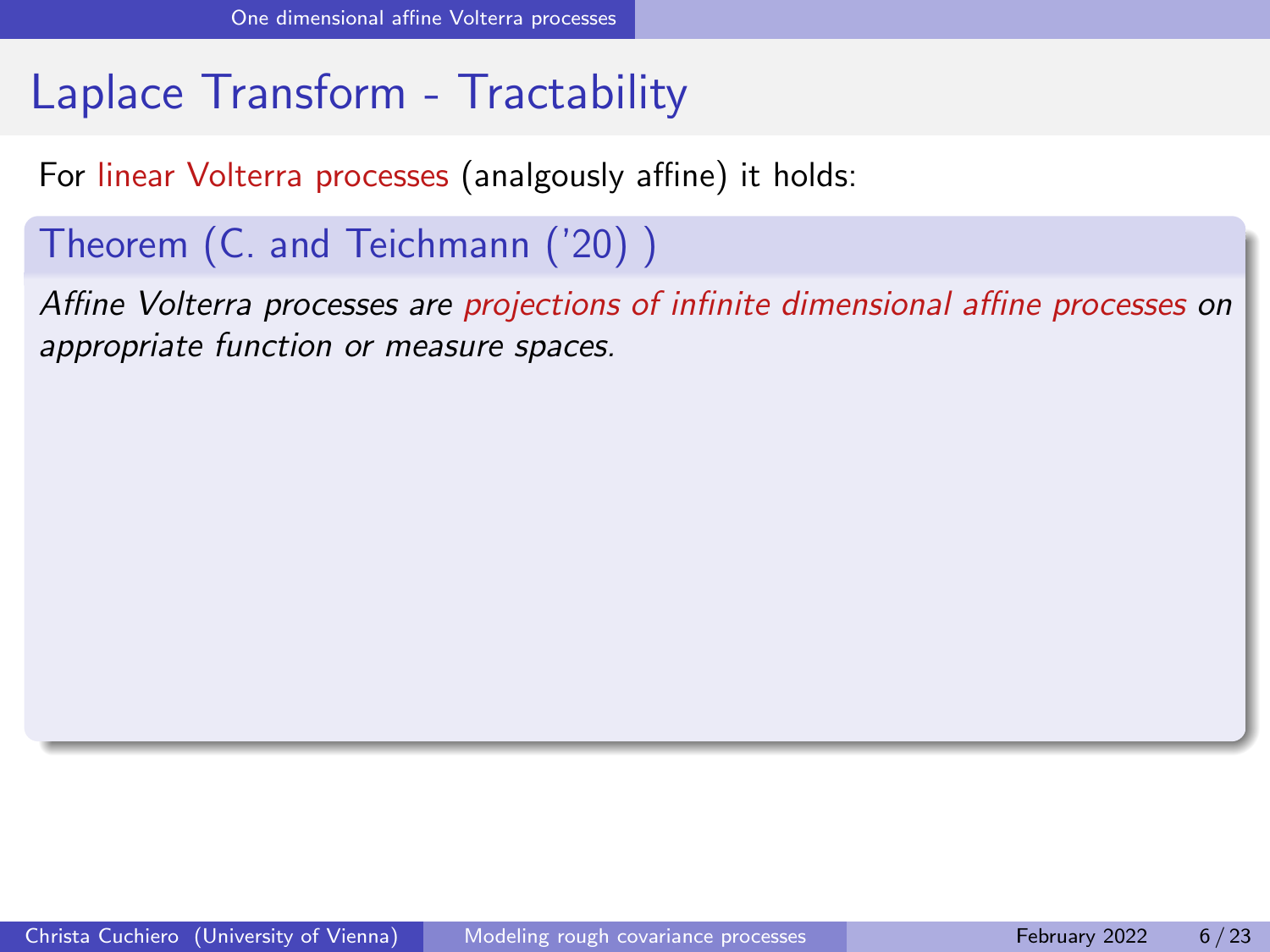For linear Volterra processes (analgously affine) it holds:

#### Theorem (C. and Teichmann ('20) )

Affine Volterra processes are projections of infinite dimensional affine processes on appropriate function or measure spaces. The Fourier-Laplace transform of  $V$  is

$$
\mathbb{E}[\exp(uV_t)]=\exp(g(t)u+\int_0^t g(t-s)\mathcal{R}(\psi(s))ds),
$$

where  $\psi$  is a solution of a Riccati Volterra equation

$$
\psi(t)=\mathcal{K}(t)u+\int_0^t \mathcal{K}(t-s)\mathcal{R}(\psi(s))ds,\quad t>0.
$$

where  $\mathcal{R}(u) = \beta u + \frac{1}{2}\sigma^2 u^2 + \int (e^{u\xi} - 1 - u\xi)\mu(d\xi).$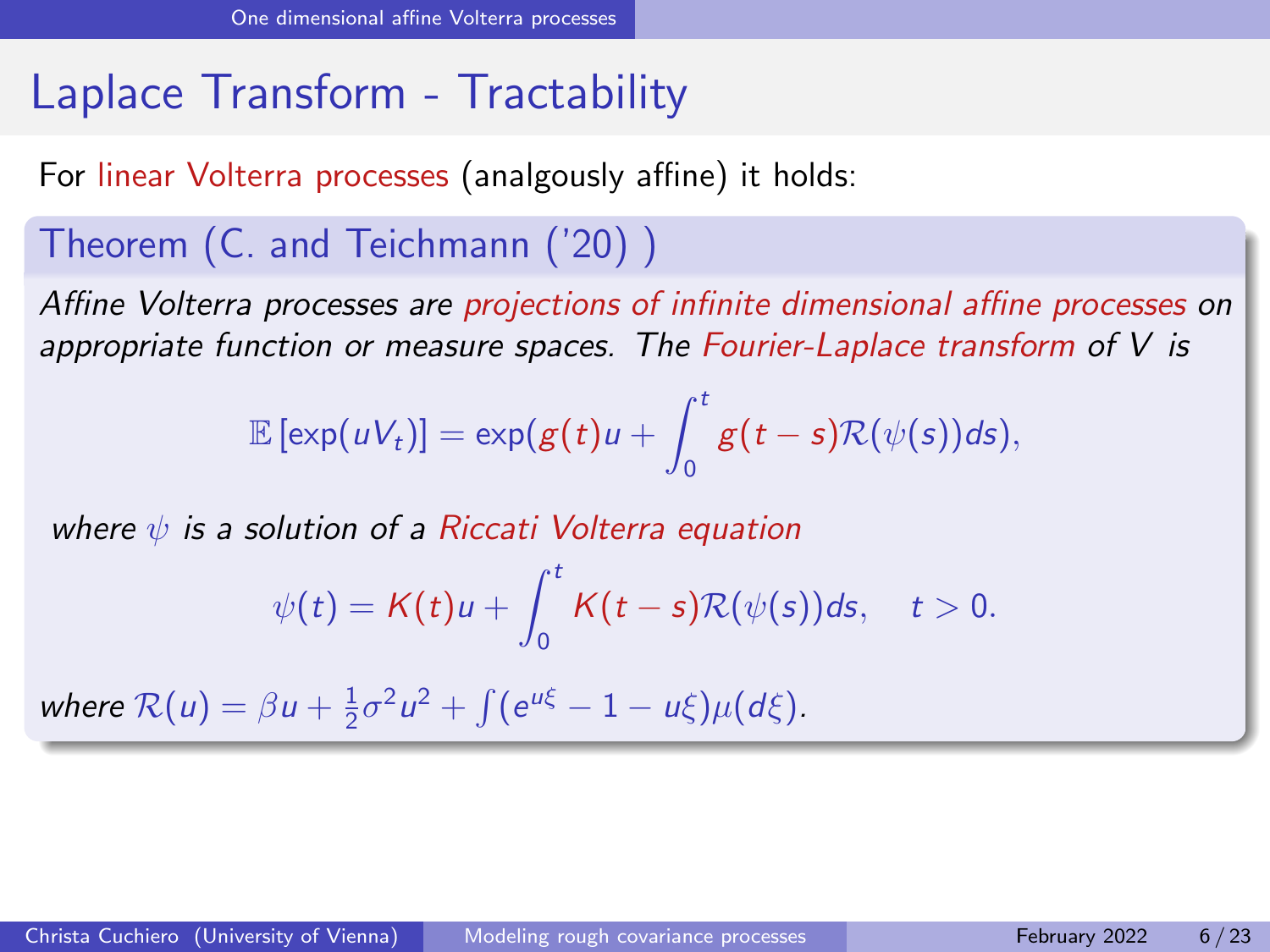For linear Volterra processes (analgously affine) it holds:

#### Theorem (C. and Teichmann ('20) )

Affine Volterra processes are projections of infinite dimensional affine processes on appropriate function or measure spaces. The Fourier-Laplace transform of  $V$  is

$$
\mathbb{E}[\exp(uV_t)]=\exp(g(t)u+\int_0^t g(t-s)\mathcal{R}(\psi(s))ds),
$$

where  $\psi$  is a solution of a Riccati Volterra equation

$$
\psi(t)=K(t)u+\int_0^t K(t-s)\mathcal{R}(\psi(s))ds,\quad t>0.
$$

where  $\mathcal{R}(u) = \beta u + \frac{1}{2}\sigma^2 u^2 + \int (e^{u\xi} - 1 - u\xi)\mu(d\xi).$ 

Remark: El Euch and Rosenbaum ('17) were the first to discover this form of the Fourier-Laplace transform in the rough Heston case, Abi Jaber et al. ('17) then for continuous affine Volterra processes.

Christa Cuchiero (University of Vienna) [Modeling rough covariance processes](#page-0-0) February 2022 6/23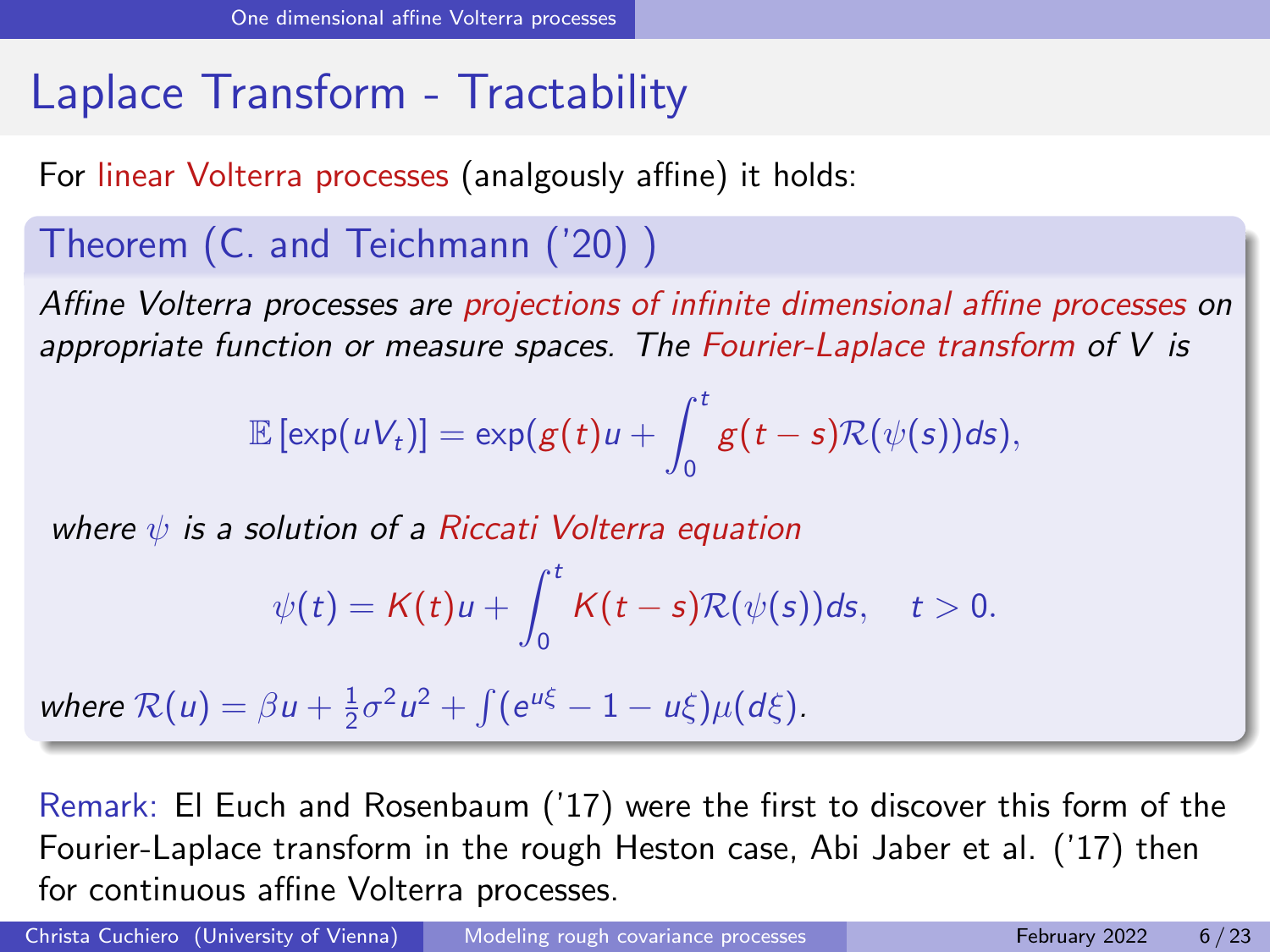#### Infinite dimensional affine processes in a nutshell

- Affine processes qualify as universal model class.
- **•** Certain nonnegative measure-valued jumps diffusion (superprocesses) are well-known examples:
	- $\triangleright$  Dawson Watanabe process and branching Brownian motion.
	- $\triangleright$  The Riccati equations correspond here to certain non-linear PDEs, (e.g. the logarithm of the KPP equation).
	- $\triangleright$  The set of nonnegative measures on compacts is locally compact.  $\Rightarrow$  standard Feller and martingale problem theory can be applied.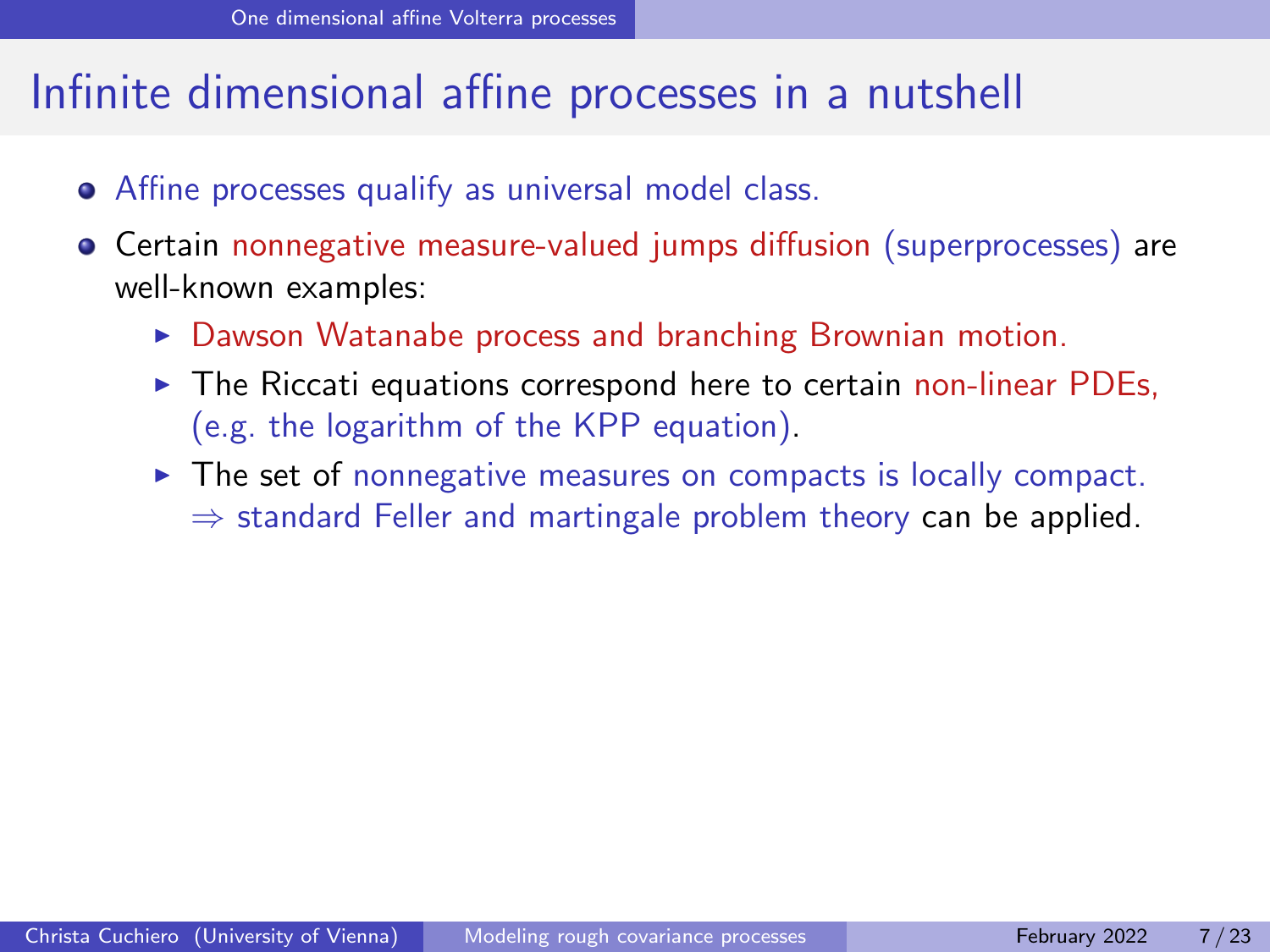#### Infinite dimensional affine processes in a nutshell

- Affine processes qualify as universal model class.
- **•** Certain nonnegative measure-valued jumps diffusion (superprocesses) are well-known examples:
	- $\triangleright$  Dawson Watanabe process and branching Brownian motion.
	- $\triangleright$  The Riccati equations correspond here to certain non-linear PDEs, (e.g. the logarithm of the KPP equation).
	- $\triangleright$  The set of nonnegative measures on compacts is locally compact.  $\Rightarrow$  standard Feller and martingale problem theory can be applied.
- **Our work:** 
	- $\triangleright$  We consider signed measure-valued lifts of affine Volterra processes. Here the state space is no longer locally compact  $\Rightarrow$  Generalized Feller theory
	- $\triangleright$  The Volterra Riccati equations arise from the infinte dimensional Riccati ODEs associated to the signed measure valued lifts.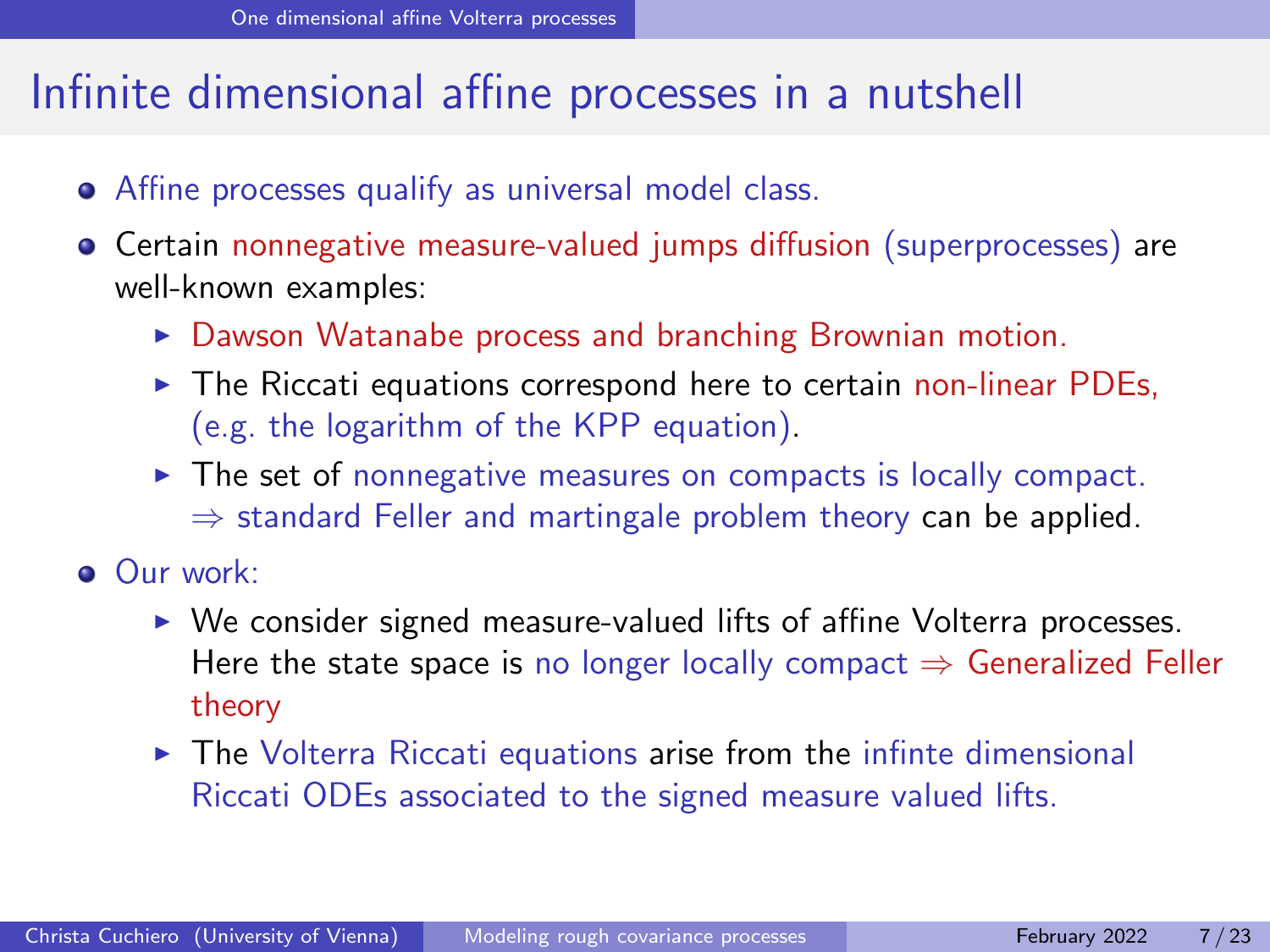### Infinite dimensional affine processes in a nutshell

- Affine processes qualify as universal model class.
- **•** Certain nonnegative measure-valued jumps diffusion (superprocesses) are well-known examples:
	- $\triangleright$  Dawson Watanabe process and branching Brownian motion.
	- $\triangleright$  The Riccati equations correspond here to certain non-linear PDEs, (e.g. the logarithm of the KPP equation).
	- $\triangleright$  The set of nonnegative measures on compacts is locally compact.  $\Rightarrow$  standard Feller and martingale problem theory can be applied.
- **Our work:** 
	- $\triangleright$  We consider signed measure-valued lifts of affine Volterra processes. Here the state space is no longer locally compact  $\Rightarrow$  Generalized Feller theory
	- $\triangleright$  The Volterra Riccati equations arise from the infinte dimensional Riccati ODEs associated to the signed measure valued lifts.
- Recent related literature: Cox et al. ('21), Schmidt et al. ('20), Benth and Simonsen ('18)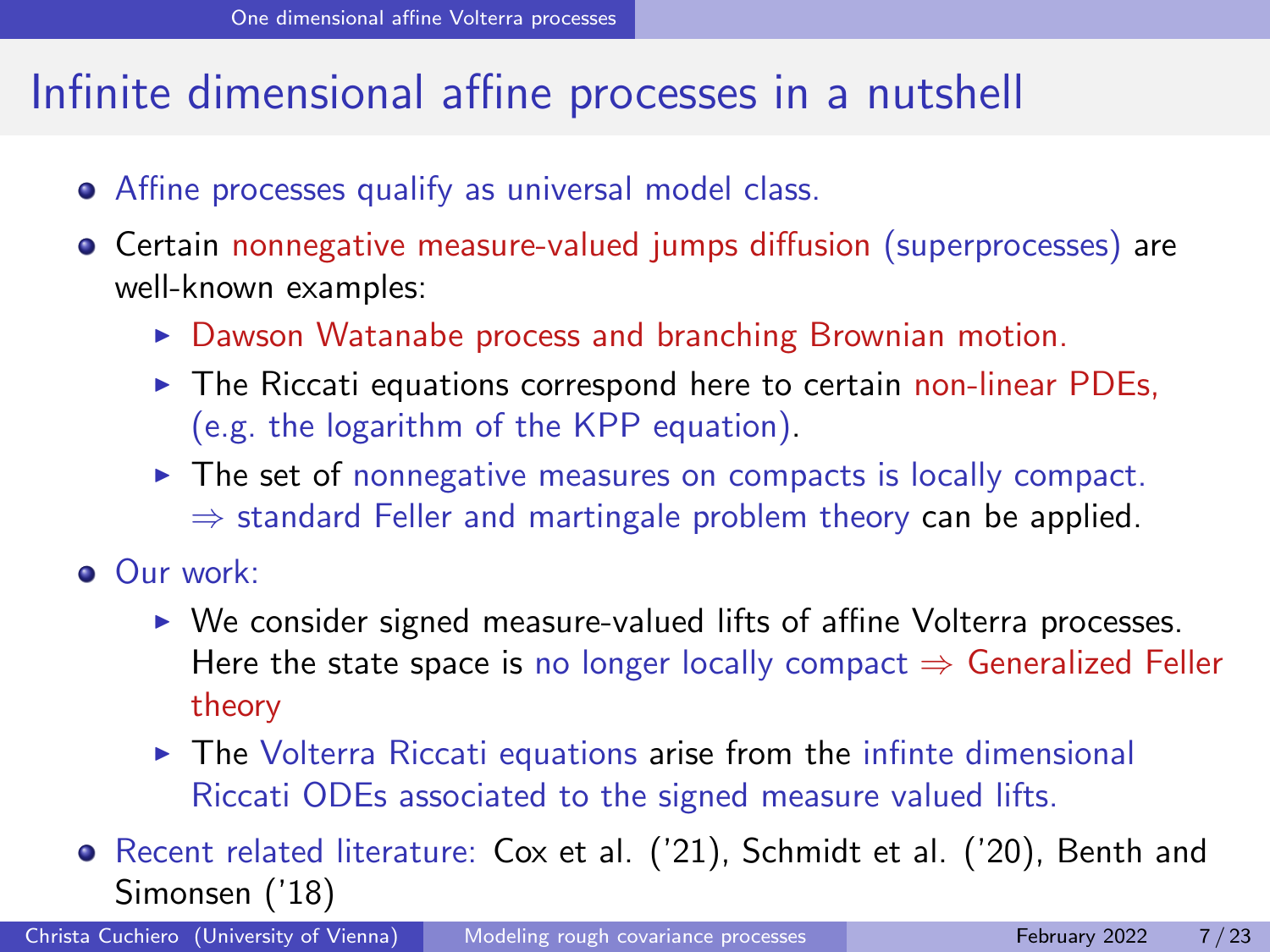#### <span id="page-21-0"></span>Problem statement

• So far only mostly models for one asset have been considered (notable exception by Rosenbaum and Tomas "From microscopic price dynamics to multidimensional rough volatility models").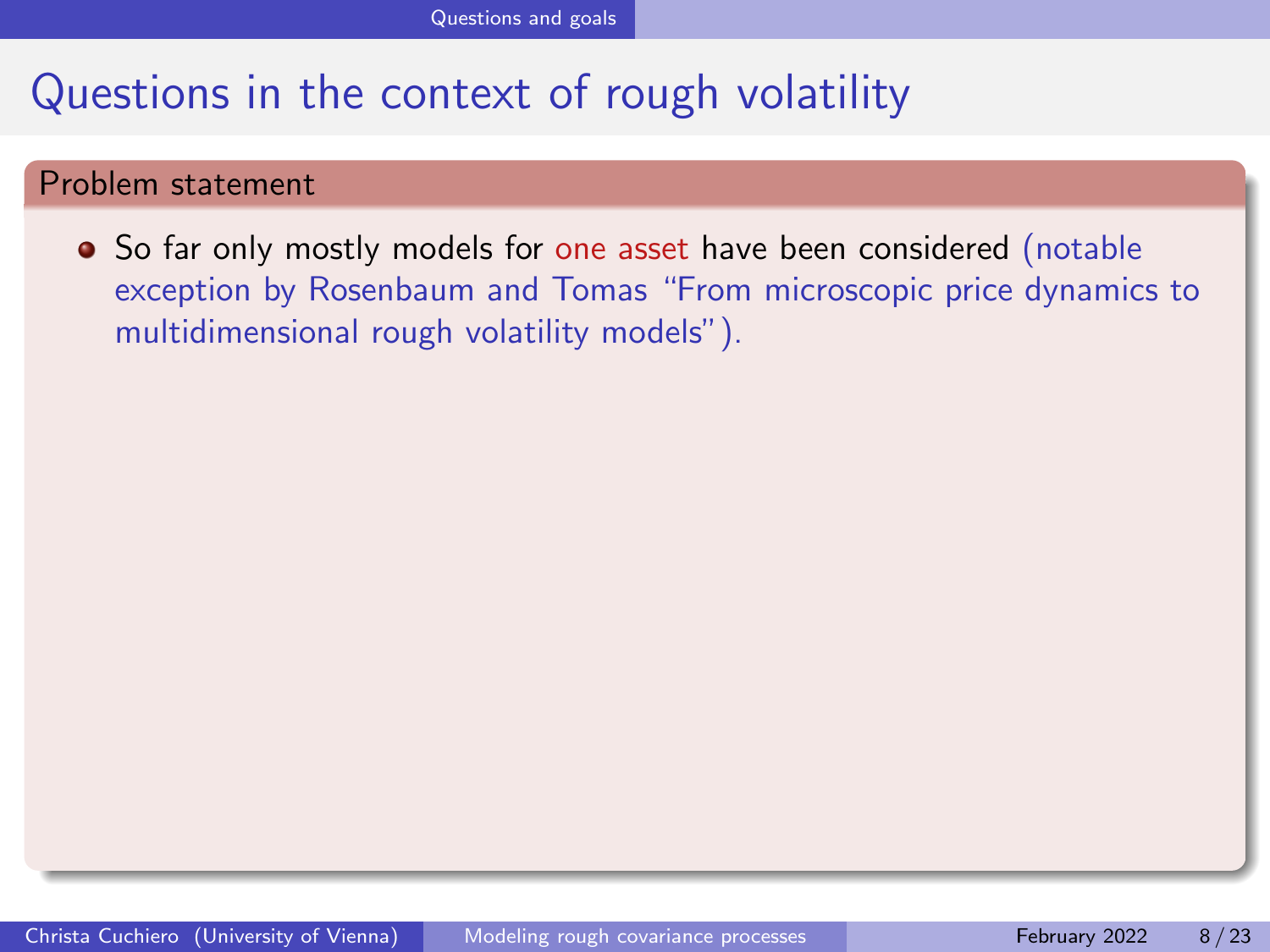#### Problem statement

- So far only mostly models for one asset have been considered (notable exception by Rosenbaum and Tomas "From microscopic price dynamics to multidimensional rough volatility models").
- $\bullet$  What about the multivariate situation when we have d assets? Is there empirical evidence for rough covariance processes?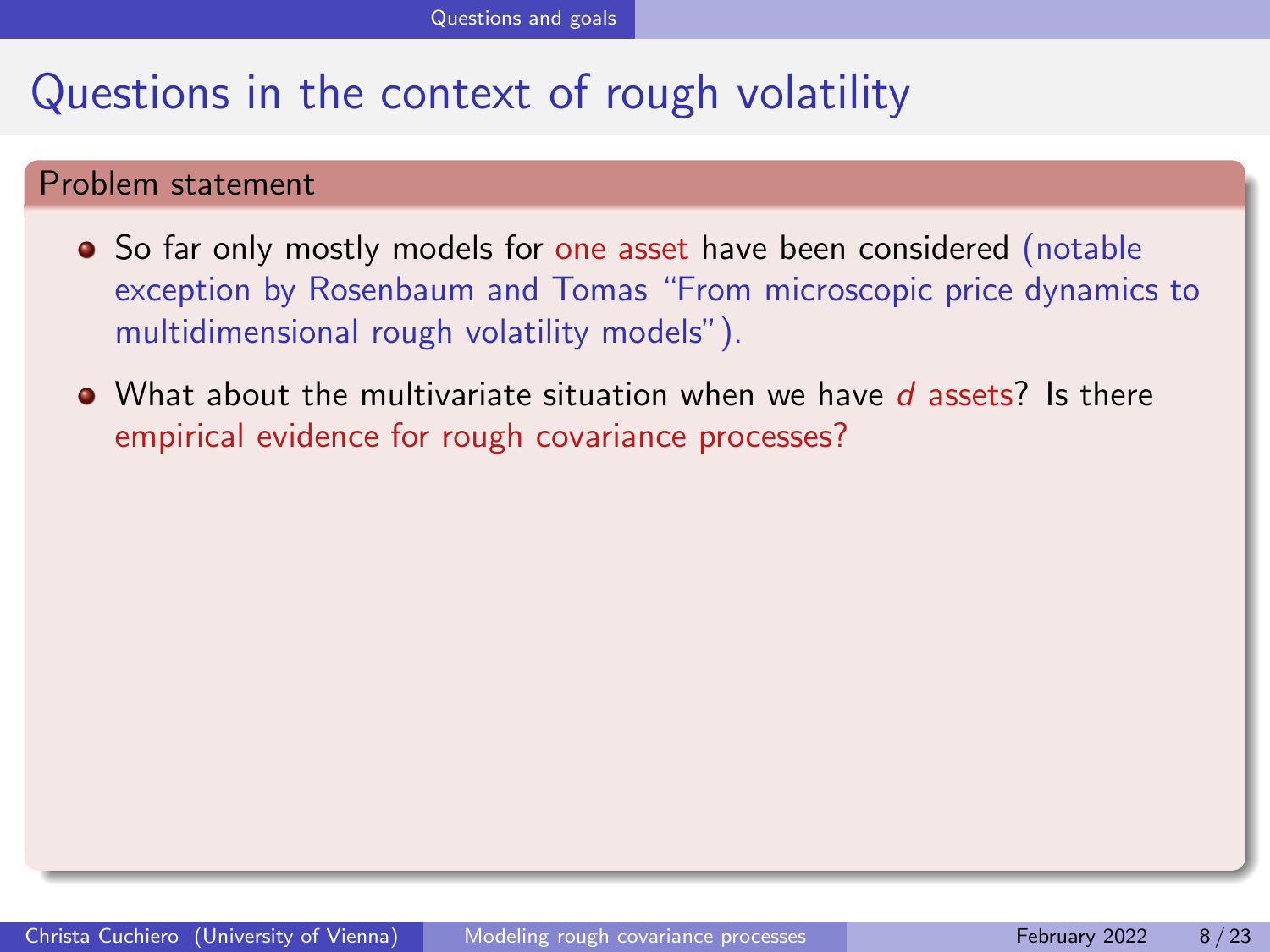#### Problem statement

- So far only mostly models for one asset have been considered (notable exception by Rosenbaum and Tomas "From microscopic price dynamics to multidimensional rough volatility models").
- $\bullet$  What about the multivariate situation when we have d assets? Is there empirical evidence for rough covariance processes?
- How can we model rough (affine Volterra type) processes in the cone of positive semidefinite matrices  $\mathbb{S}^d_+$ , in particular a rough Wishart process? How can we exploit infinite dimensional lifts?

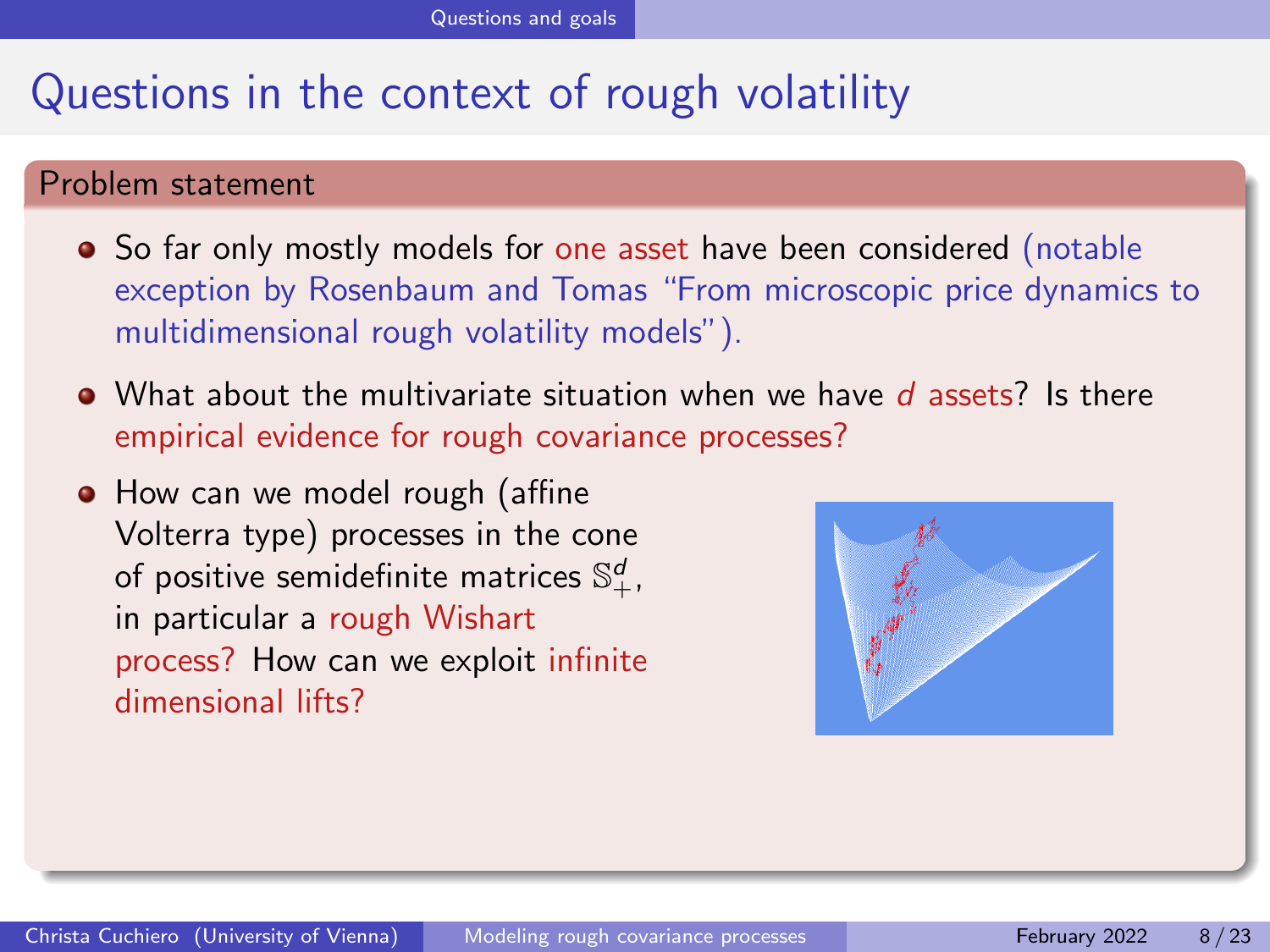#### Problem statement

- So far only mostly models for one asset have been considered (notable exception by Rosenbaum and Tomas "From microscopic price dynamics to multidimensional rough volatility models").
- $\bullet$  What about the multivariate situation when we have d assets? Is there empirical evidence for rough covariance processes?
- How can we model rough (affine Volterra type) processes in the cone of positive semidefinite matrices  $\mathbb{S}^d_+$ , in particular a rough Wishart process? How can we exploit infinite dimensional lifts?



Straightforward generalization is not possible due to the geometry of  $\mathbb{S}^d_+.$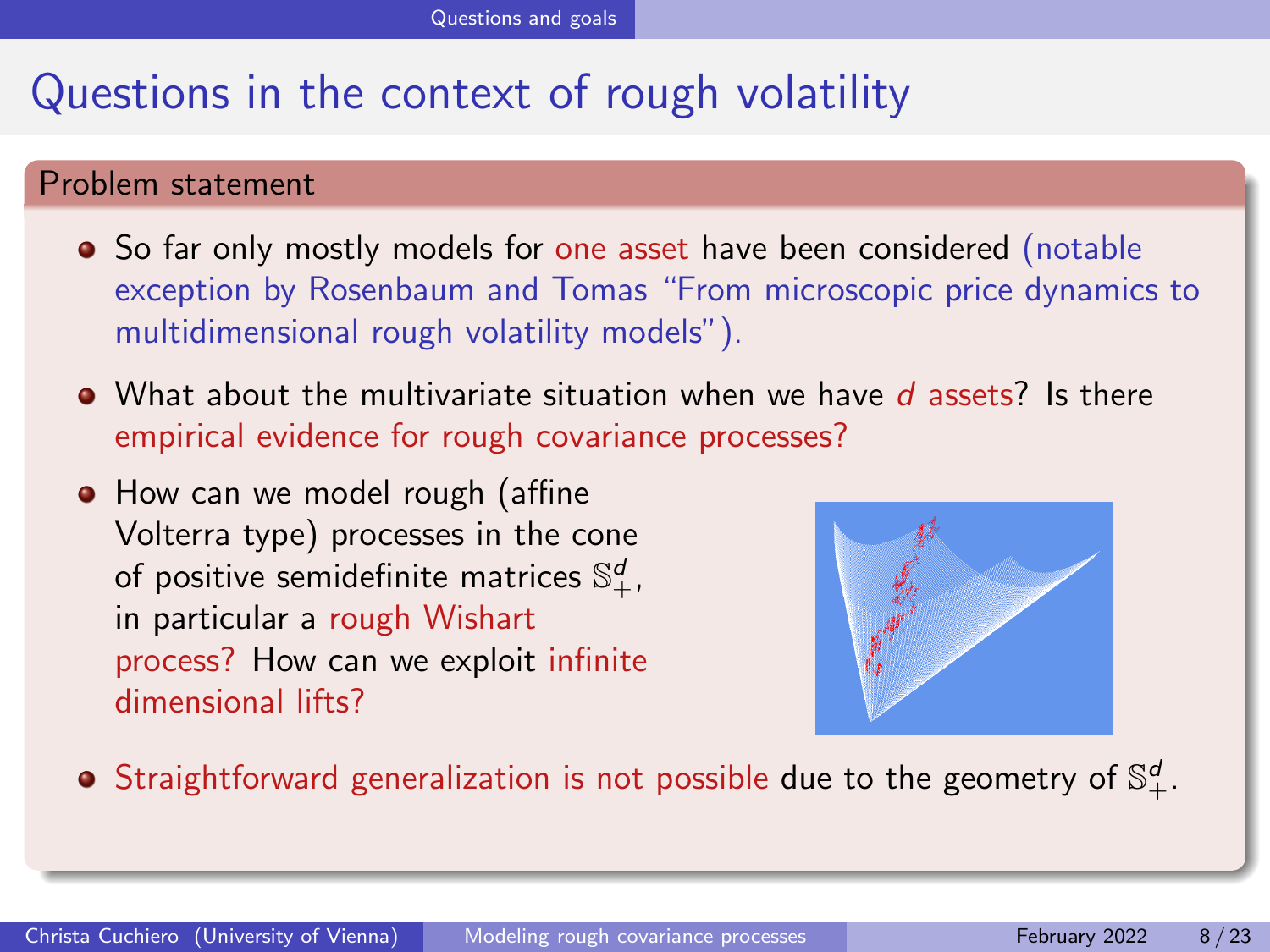#### Problem statement

- So far only mostly models for one asset have been considered (notable exception by Rosenbaum and Tomas "From microscopic price dynamics to multidimensional rough volatility models").
- $\bullet$  What about the multivariate situation when we have d assets? Is there empirical evidence for rough covariance processes?
- How can we model rough (affine Volterra type) processes in the cone of positive semidefinite matrices  $\mathbb{S}^d_+$ , in particular a rough Wishart process? How can we exploit infinite dimensional lifts?



- Straightforward generalization is not possible due to the geometry of  $\mathbb{S}^d_+.$
- What is an analog of the rough Heston model?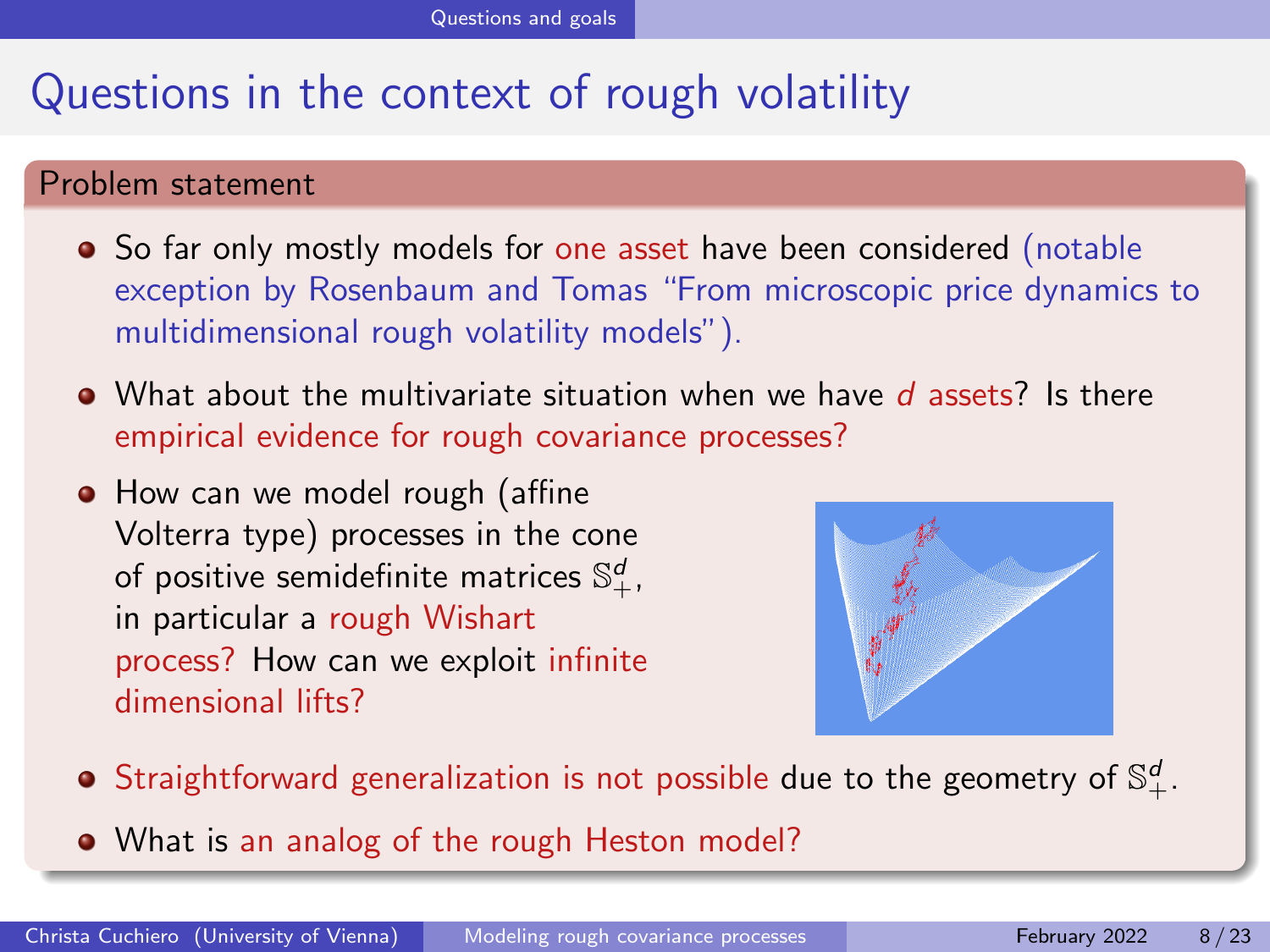#### Goals and structure of this talk

- **1** Empirical evidence for rough covariance
- <sup>2</sup> Review of classical (non rough) multivariate affine stochastic covariance models
- $\bullet$  Introduction of (rough) affine Volterra-type proceses on  $\mathbb{S}^d_+$ 
	- $\blacktriangleright$  Pure jump processes
	- ▶ Volterra Wishart processes
	- ▶ Multivariate (rough) Volterra-Heston type models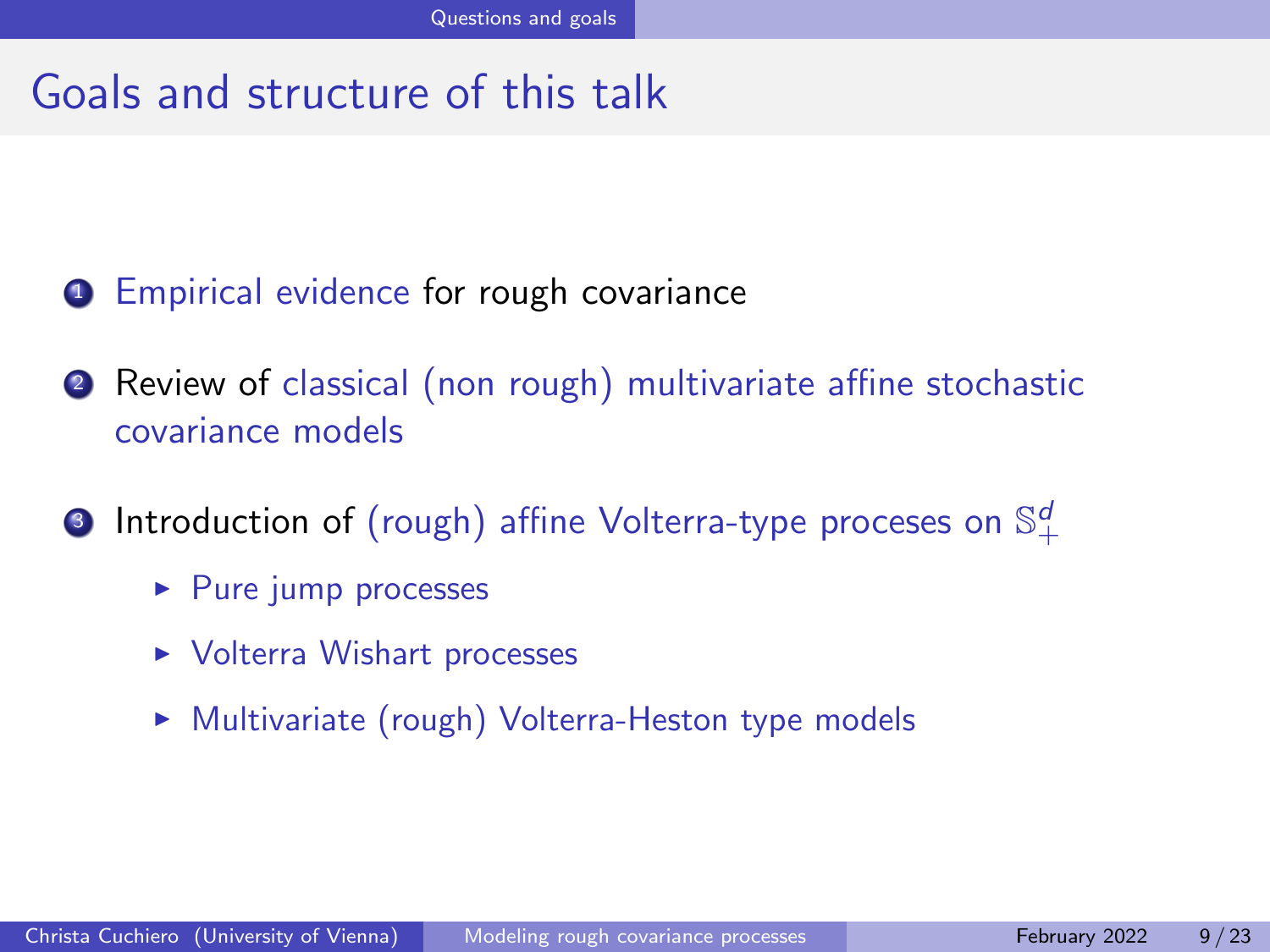#### <span id="page-27-0"></span>Pathwise covariance estimation - real data

**•** 1 minute log-price data of S&P 500 and Russell 2000 over two years

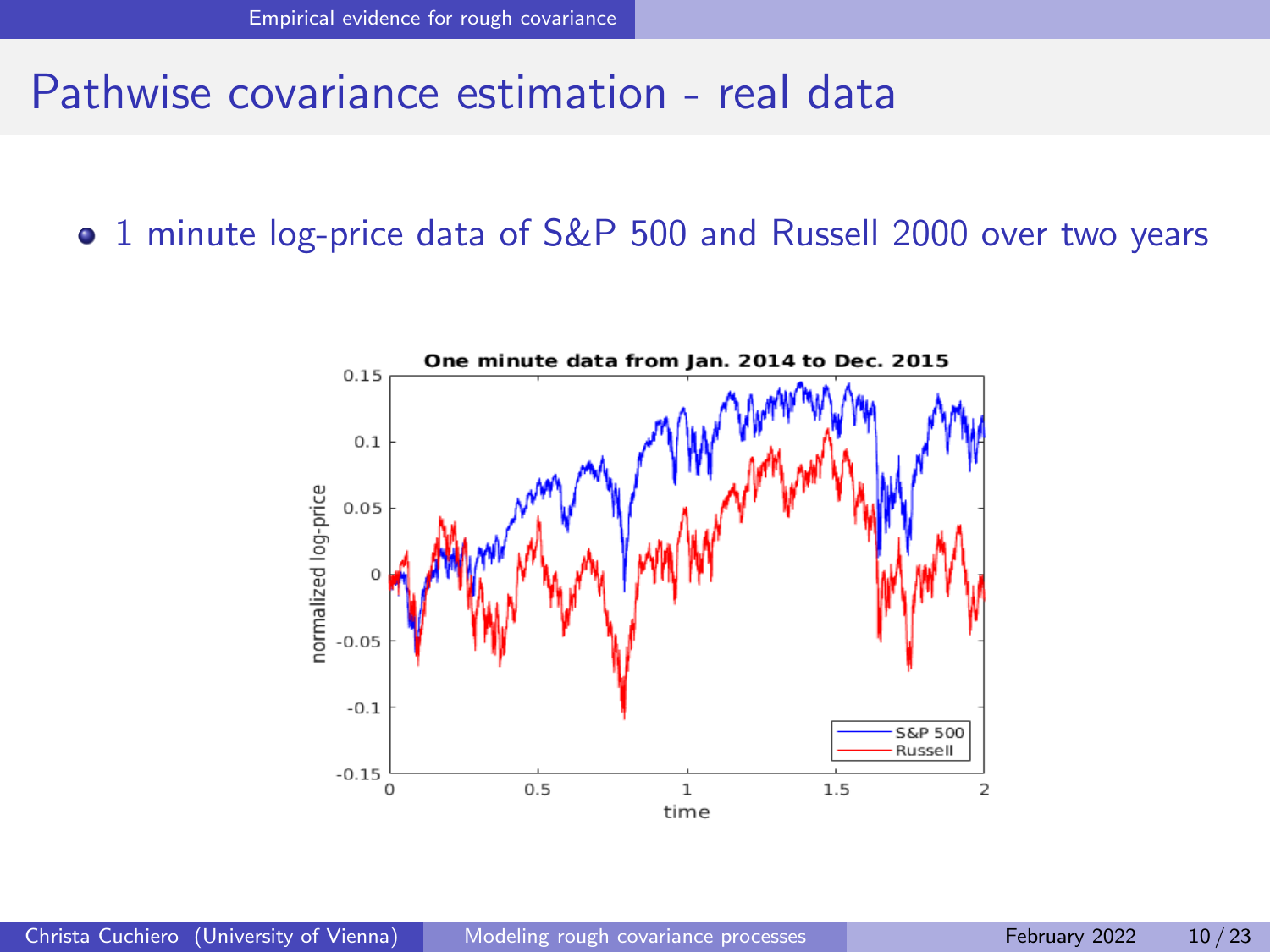# Reconstruction of the (co)variance path - real data

- Different realized variance estimators suggest qualitatively similar results.
- Local realized variance estimator, truncated for jumps, with a window ∆ of one day versus a jump robust Fourier estimator

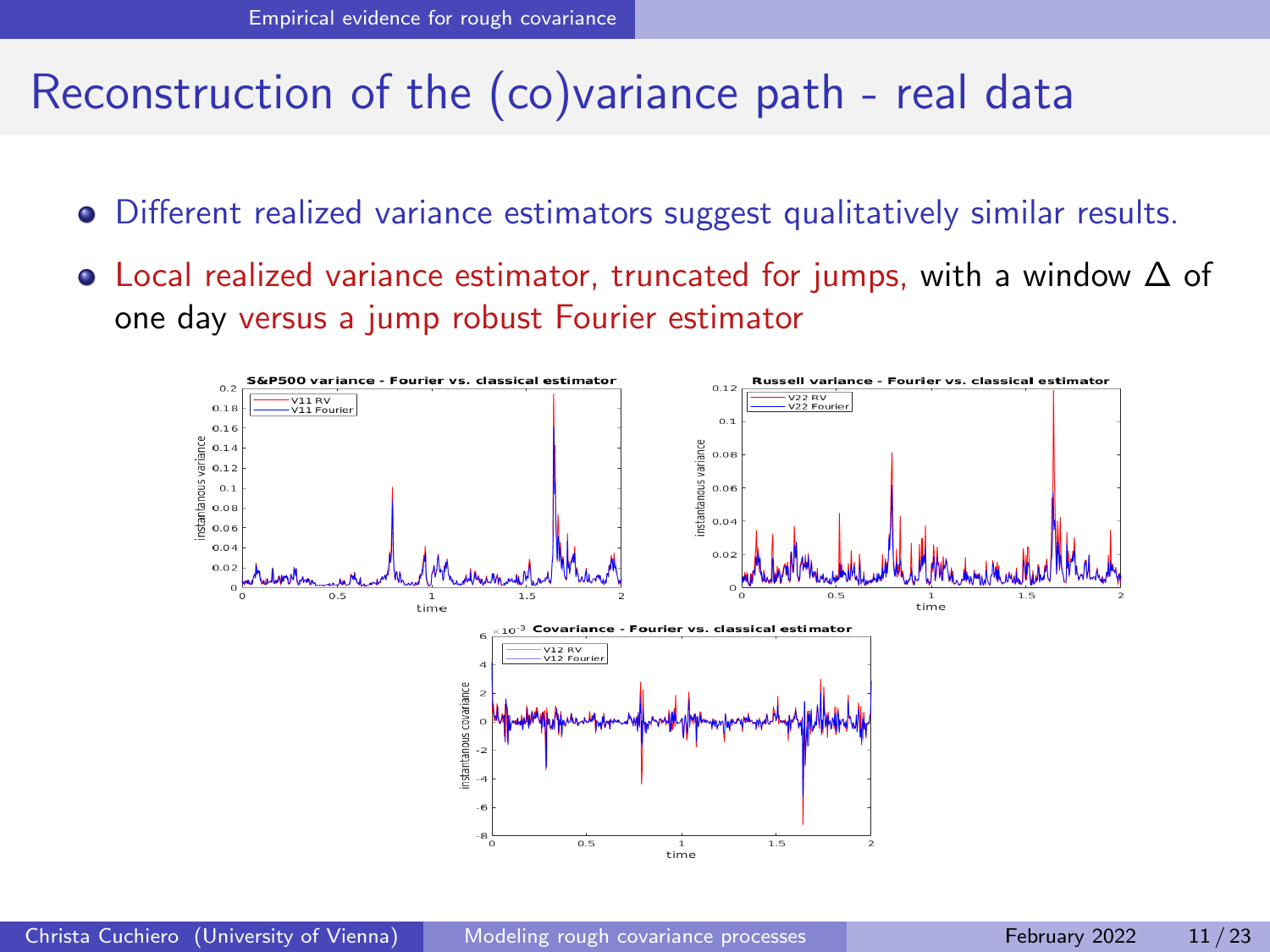### Estimating roughness of the spot (co)variance

- $\bullet$  Use similarly as in Gatheral et al. ('18) a q-variation estimator of the estimated covariance:  $\widehat{m}(\Delta, q) = \frac{1}{N} \sum_{k=1}^{N} |\widehat{V}_{k\Delta}^{ij} - \widehat{V}_{(k-1)\Delta}^{ij}|^{q}$ .
- If  $\frac{1}{\Delta^{qH_q}} \widehat{m}(\Delta, q) \to b_q$  in probability, then the trajectory  $t \mapsto V_t^{ij}$  lies in a Besov space  $\mathcal{B}^{H_q}_{q,\infty} \Rightarrow$  Hölder continuity with  $H_q - \frac{1}{q}$ .
- $\bullet$  For different assets and estimators, the Hölder exponent H of the covariance is considerably smaller than of the individual variances, around 0.05 in contrast to 0.1.



• Possible conclusions: the correlation process is rougher and/or effect of asynchronous data  $\Rightarrow$  Rough covariance models cannot be rejected

Christa Cuchiero (University of Vienna) [Modeling rough covariance processes](#page-0-0) February 2022 12/23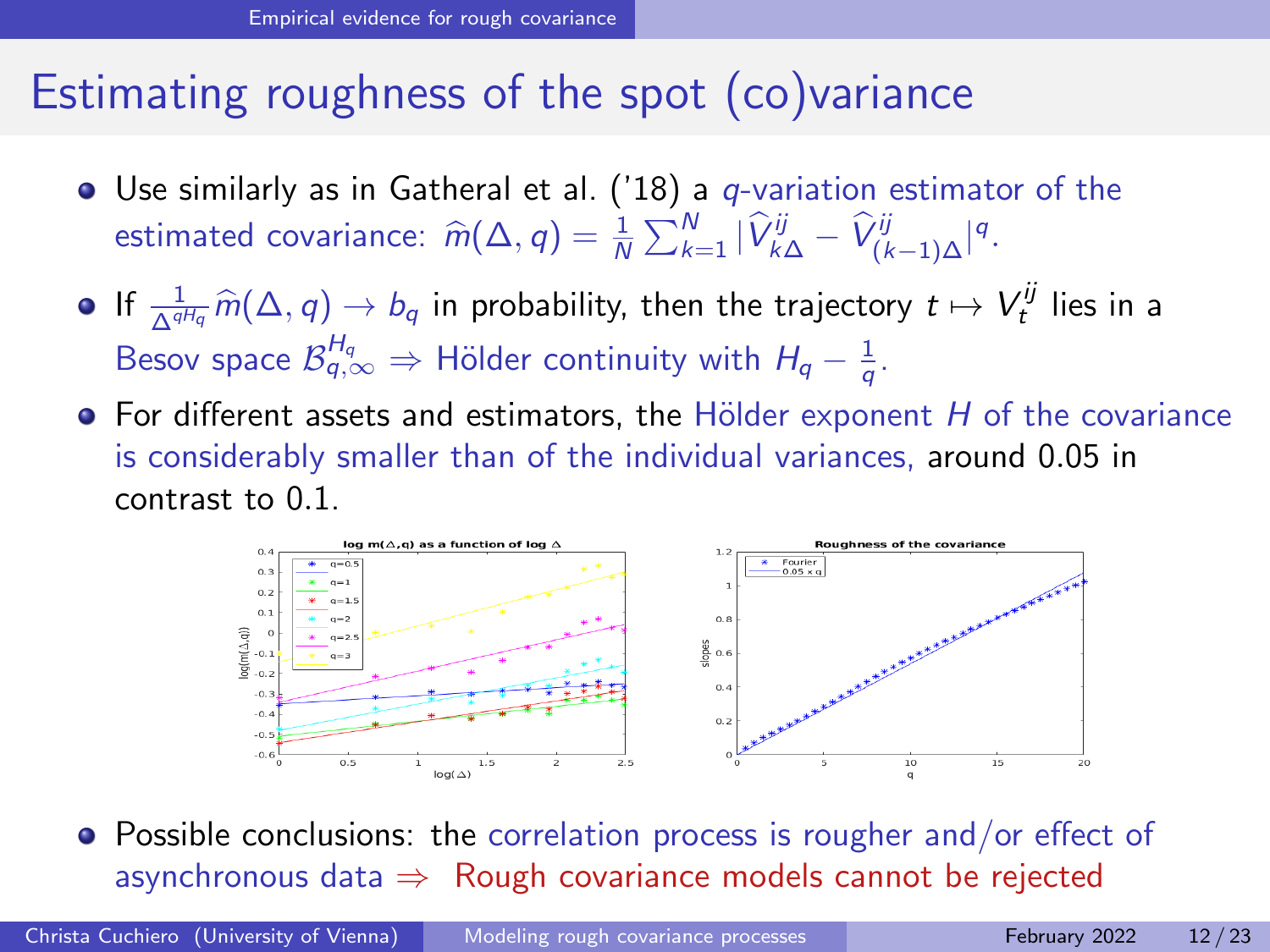### Insights on estimating roughness of the spot covariance

- For the Fourier spot (co)variance estimator the convergence rate is of order  $n^{\frac{\gamma-1}{2\gamma}}$  where *n* corresponds to the number of asset price observations and  $\frac{\gamma-1}{2\gamma}\in(0,\frac{H}{2H+1}).$  The rougher  $t\mapsto \sqrt{V_t}$ , the lower the optimal convergence rate.
- The estimator noise makes it hard to identify the true roughness fully non-parametrically on the basis of 1 minute data.
- In the case with low Hurst parameter, it is difficult to separate signal from noise in a non-parametric way.
- For recent studies on different time scales see Garcin and Graselli ('20).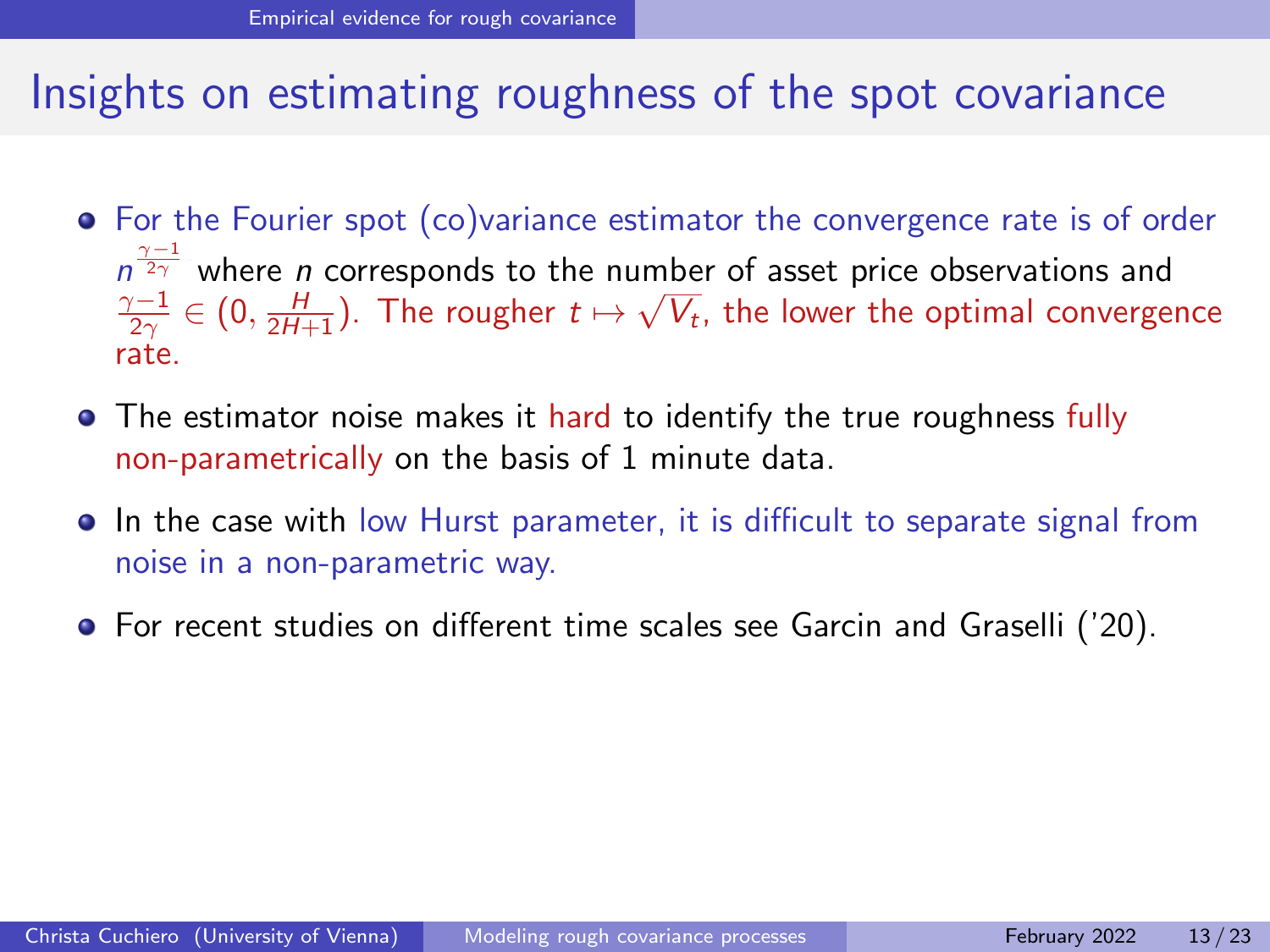### Insights on estimating roughness of the spot covariance

- For the Fourier spot (co)variance estimator the convergence rate is of order  $n^{\frac{\gamma-1}{2\gamma}}$  where *n* corresponds to the number of asset price observations and  $\frac{\gamma-1}{2\gamma}\in(0,\frac{H}{2H+1}).$  The rougher  $t\mapsto \sqrt{V_t}$ , the lower the optimal convergence rate.
- The estimator noise makes it hard to identify the true roughness fully non-parametrically on the basis of 1 minute data.
- In the case with low Hurst parameter, it is difficult to separate signal from noise in a non-parametric way.
- **•** For recent studies on different time scales see Garcin and Graselli ('20).
- Assuming a more specific class of models, such as exponentials of fractional OU processes as in Gatheral et al. ('18), allows to
	- $\triangleright$  exploit further properties (e.g. autocorrelation)
	- $\triangleright$  to reject models with higher Hurst parameters on the data basis.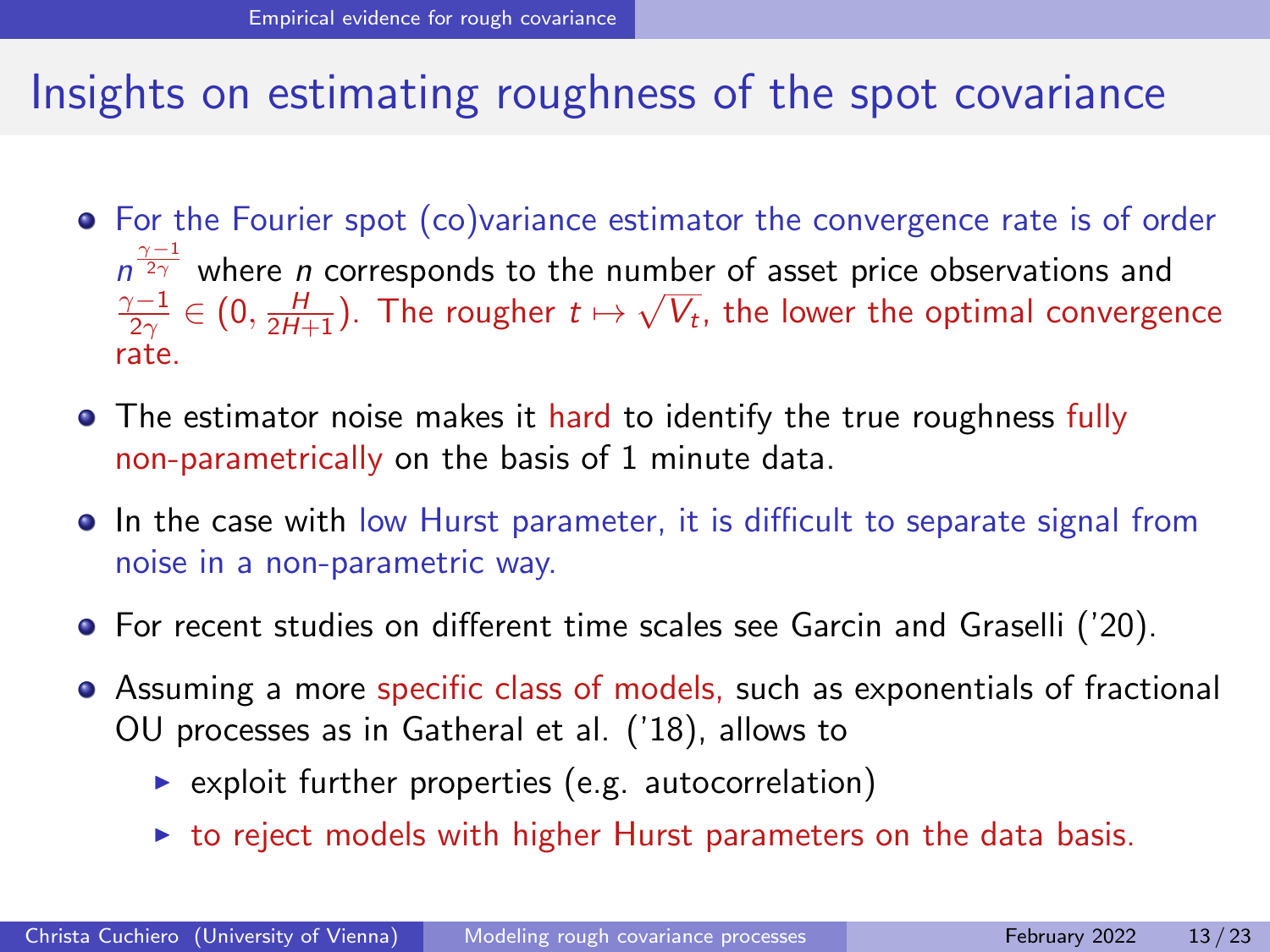#### <span id="page-32-0"></span>Classical multivariate affine stochastic covariance models

- Log price of d assets:  $dP_t = -\frac{1}{2} \text{diag}(V_t) dt +$ √  $V_t dW_t$
- Covariance process with values in  $\mathbb{S}^{d}_{+}$  (Wishart process with jumps)

$$
V_t = \underbrace{V_0 + bt}_{g(t)} + \int_0^t \beta(V_s) ds + \int_0^t \sqrt{V_s} dB_s Q + Q^\top dB_s^\top \sqrt{V_s} + N_t
$$

- **►** B is a d × d matrix of Brownian motions and  $W_t = \sqrt{1 \rho^{\top} \rho} \widetilde{B}_t + B_t \rho$  an  $\mathbb{R}^d$ valued Brownian motion correlated with B via  $\rho \in \mathbb{R}^d$
- $\blacktriangleright$   $N$  is a jump process with jump sizes in  $\mathbb{S}^d_+$  of finite variation with compensator  $M(v,d\xi)=\frac{\text{Tr}(v\mu(d\xi))}{\|\xi\|\wedge 1}$  with  $\mu$  an  $\mathbb{S}^d_+$ -valued finite measure
- ►  $\beta$  a linear operator satisfying admissibility conditions,  $Q \in \mathbb{R}^{d \times d}$ ,
- $\blacktriangleright$  b >  $(d-1)Q^{\top}Q$  (or  $b = nQ^{\top}Q$  if rk $(V_0) \leq n+1$ ,  $d-1 > n \in \mathbb{N}$ )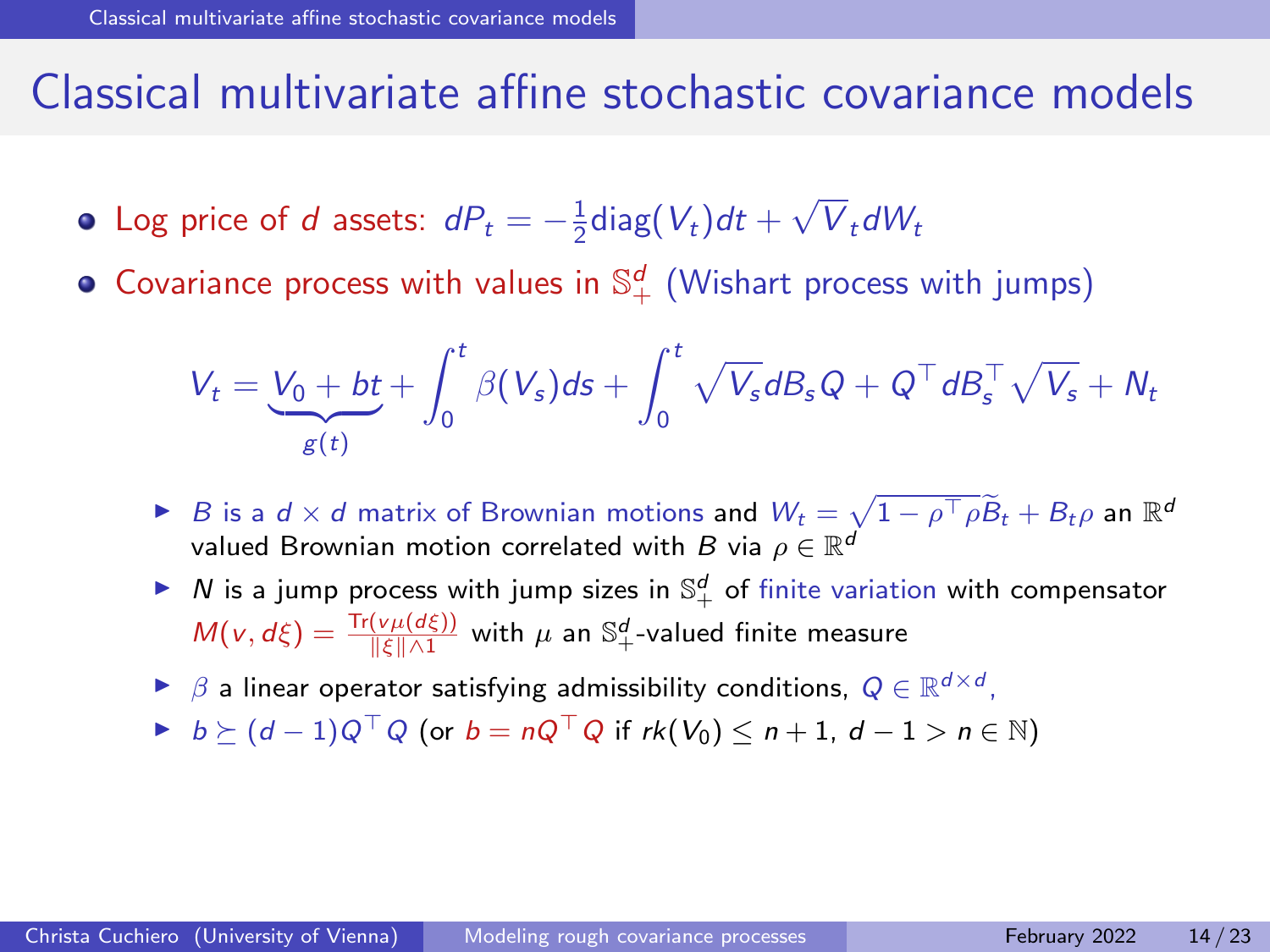#### Classical multivariate affine stochastic covariance models

- Log price of d assets:  $dP_t = -\frac{1}{2} \text{diag}(V_t) dt +$ √  $V_t dW_t$
- Covariance process with values in  $\mathbb{S}^{d}_{+}$  (Wishart process with jumps)

$$
V_t = \underbrace{V_0 + bt}_{g(t)} + \int_0^t \beta(V_s) ds + \int_0^t \sqrt{V_s} dB_s Q + Q^\top dB_s^\top \sqrt{V_s} + N_t
$$

- **►** B is a d × d matrix of Brownian motions and  $W_t = \sqrt{1 \rho^{\top} \rho} \widetilde{B}_t + B_t \rho$  an  $\mathbb{R}^d$ valued Brownian motion correlated with B via  $\rho \in \mathbb{R}^d$
- $\blacktriangleright$   $N$  is a jump process with jump sizes in  $\mathbb{S}^d_+$  of finite variation with compensator  $M(v,d\xi)=\frac{\text{Tr}(v\mu(d\xi))}{\|\xi\|\wedge 1}$  with  $\mu$  an  $\mathbb{S}^d_+$ -valued finite measure
- ►  $\beta$  a linear operator satisfying admissibility conditions,  $Q \in \mathbb{R}^{d \times d}$ ,
- $\blacktriangleright$  b >  $(d-1)Q^{\top}Q$  (or  $b = nQ^{\top}Q$  if rk $(V_0) \leq n+1$ ,  $d-1 > n \in \mathbb{N}$ )
- Tractable multivariate models that exhibit stochastic correlation, but that are not necessarily in line with empirical evidence shown above.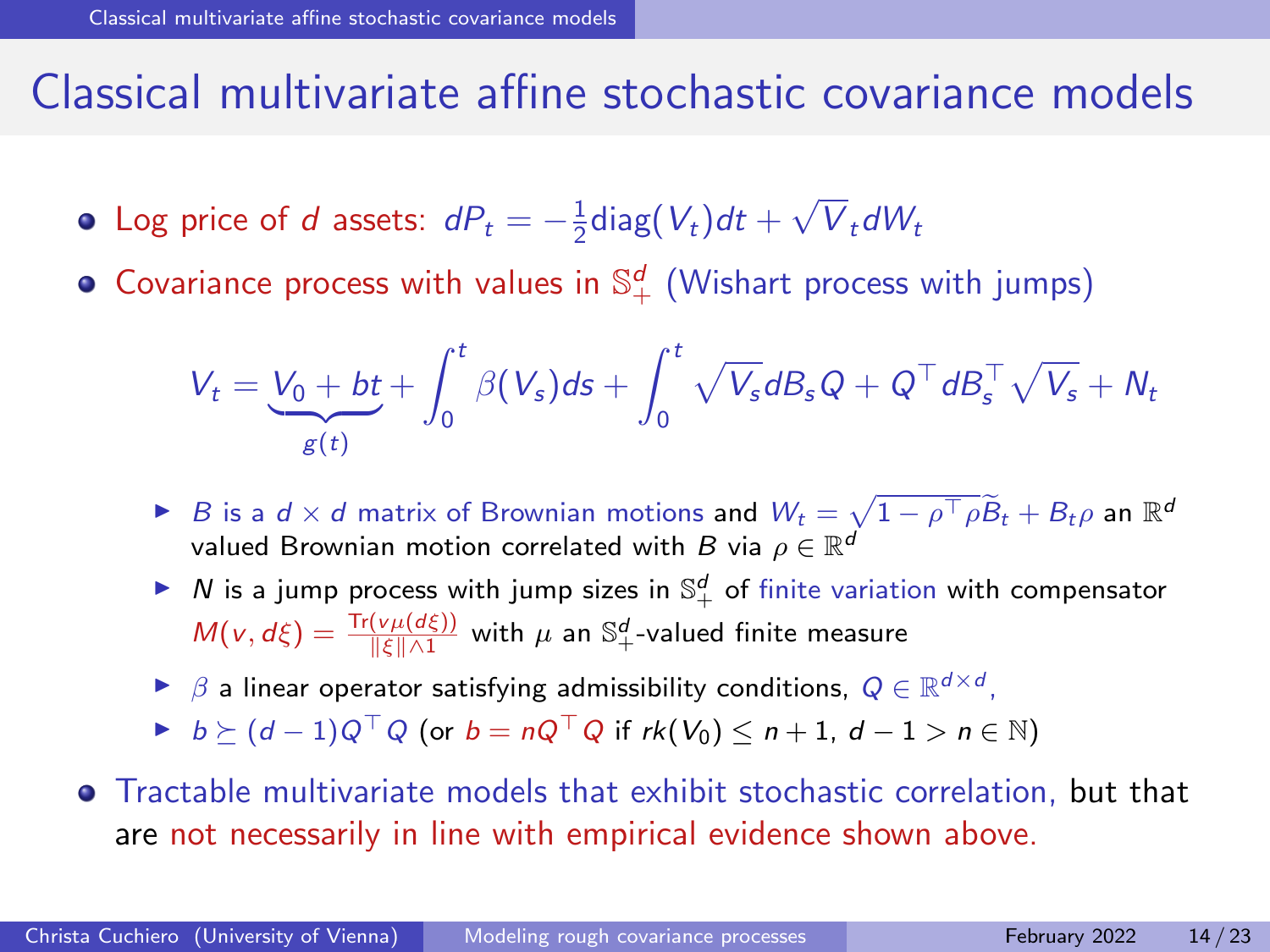#### [Pure jump processes](#page-34-0)

#### <span id="page-34-0"></span>Affine Volterra jump processes on  $\mathbb{S}^d_+$  $+$

- Let
	- $\blacktriangleright$   $g:\mathbb{R}_+\to\mathbb{S}^d_+$  be a some deterministic function,
	- $\blacktriangleright$  K a (potentially fractional) kernel in  $L^2(\mathbb{R}_+,\mathbb{S}^d_+)$  that can give rise to different roughness regimes.
	- $\blacktriangleright$  N a pure jump process of finite variation with jump sizes in  $\mathbb{S}^d_+$ , whose compensator is  $M(v,d\xi)=\frac{\text{Tr}(v\mu(d\xi))}{\|\xi\|\wedge 1}$  with  $\mu$  an  $\mathbb{S}^d_+$ -valued finite measure on  $\mathbb{S}^d_+$  satisfying  $\int_{\|\xi\| \geq 1} \|\xi\|^2 \|\mu(d\xi)\| < \infty.$
- Our first goal is to analyze  $\mathbb{S}^d_+$ -valued "intensities" of Hawkes type processes of the form

$$
V_t = g(t) + \int_0^t (K(t-s)V_s + V_sK(t-s))ds
$$
  
+ 
$$
\int_0^t K(t-s)dN_s + \int dN_sK(t-s).
$$

 $\bullet$  The components of N can then be interpreted as up and downward jumps of asset prices in spirit of Rosenbaum and Tomas ('19).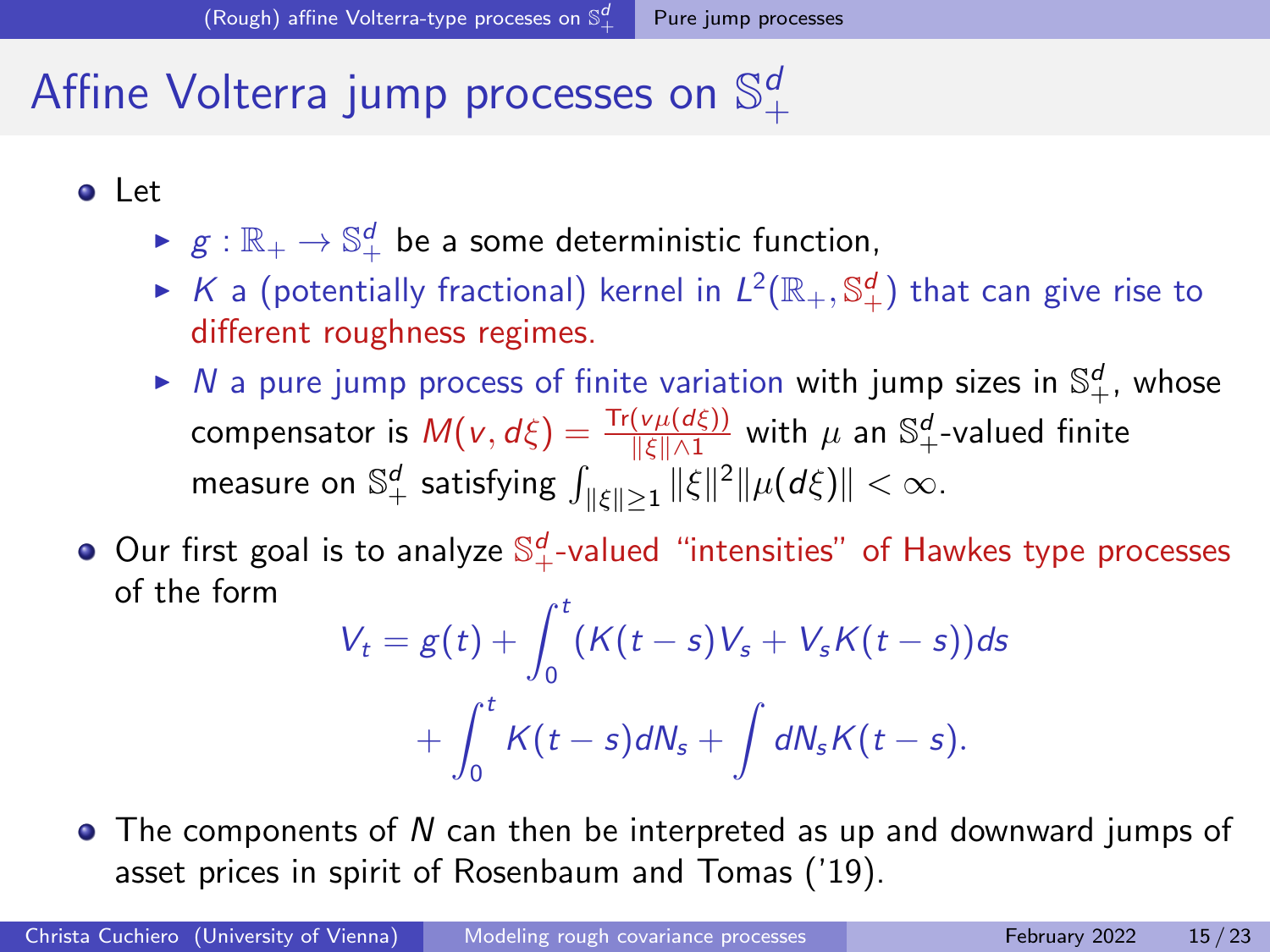# Projections of processes with values in  $\mathbb{S}^d_+$ -valued measures

We analyze these processes by means of infinite dimensional lifts and generalized Feller processes.

#### Theorem (C. and Teichmann ('19))

Let  $K, g \in \mathbb{S}_+^d$  be such that  $K(t) = \int_0^\infty e^{-xt} \nu(dx)$  and  $g(t) = \int_0^\infty e^{-xt} \lambda_0(dx)$  with  $\nu$ ,  $\lambda_0$  being  $\mathbb{S}^+_d$  valued measures on  $\mathbb{R}_+$ satisfying certain technical conditions ( $\nu$  can give rise to fractional kernels).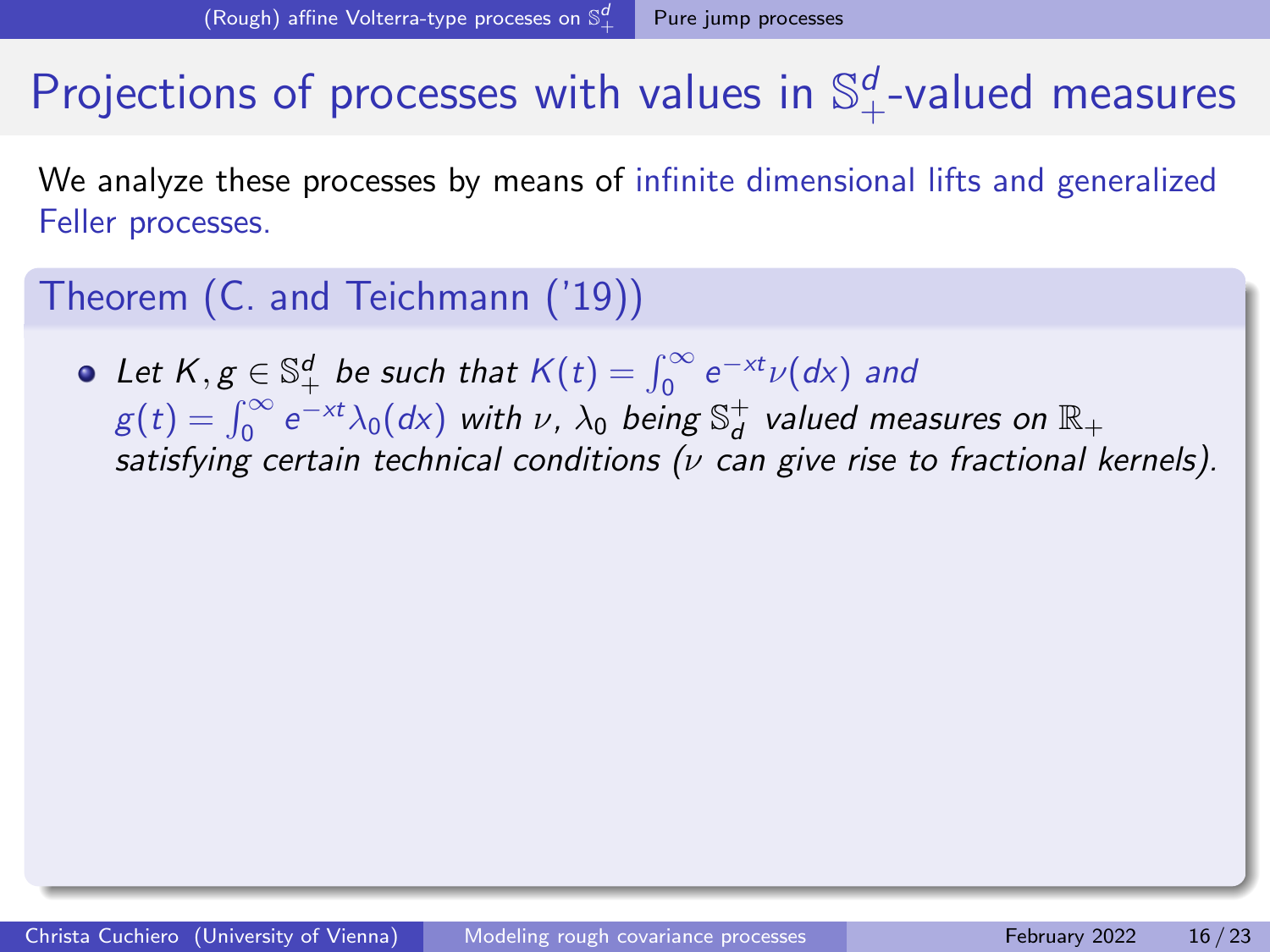# Projections of processes with values in  $\mathbb{S}^d_+$ -valued measures

We analyze these processes by means of infinite dimensional lifts and generalized Feller processes.

#### Theorem (C. and Teichmann ('19))

Let  $K, g \in \mathbb{S}_+^d$  be such that  $K(t) = \int_0^\infty e^{-xt} \nu(dx)$  and  $g(t) = \int_0^\infty e^{-xt} \lambda_0(dx)$  with  $\nu$ ,  $\lambda_0$  being  $\mathbb{S}^+_d$  valued measures on  $\mathbb{R}_+$ satisfying certain technical conditions ( $\nu$  can give rise to fractional kernels).

Then the above Volterra jump process is the projection, namely the total mass  $V_t = \int_0^\infty \lambda(dx)$ , of an affine generalized Feller process  $\lambda$  which takes values in the space of  $\mathbb{S}^d_+$ -valued measures on  $\mathbb{R}_+$  of the form

$$
d\lambda_t(dx) = \left(-x\lambda_t(dx) + \nu(dx)\left(\int_0^\infty \lambda_t(dx)\right) + \left(\int_0^\infty \lambda_t(dx)\right)\nu(dx)\right)dt
$$
  
+  $\nu(dx)dN_t + dN_t\nu(dx), \quad \lambda_0 = \lambda_0.$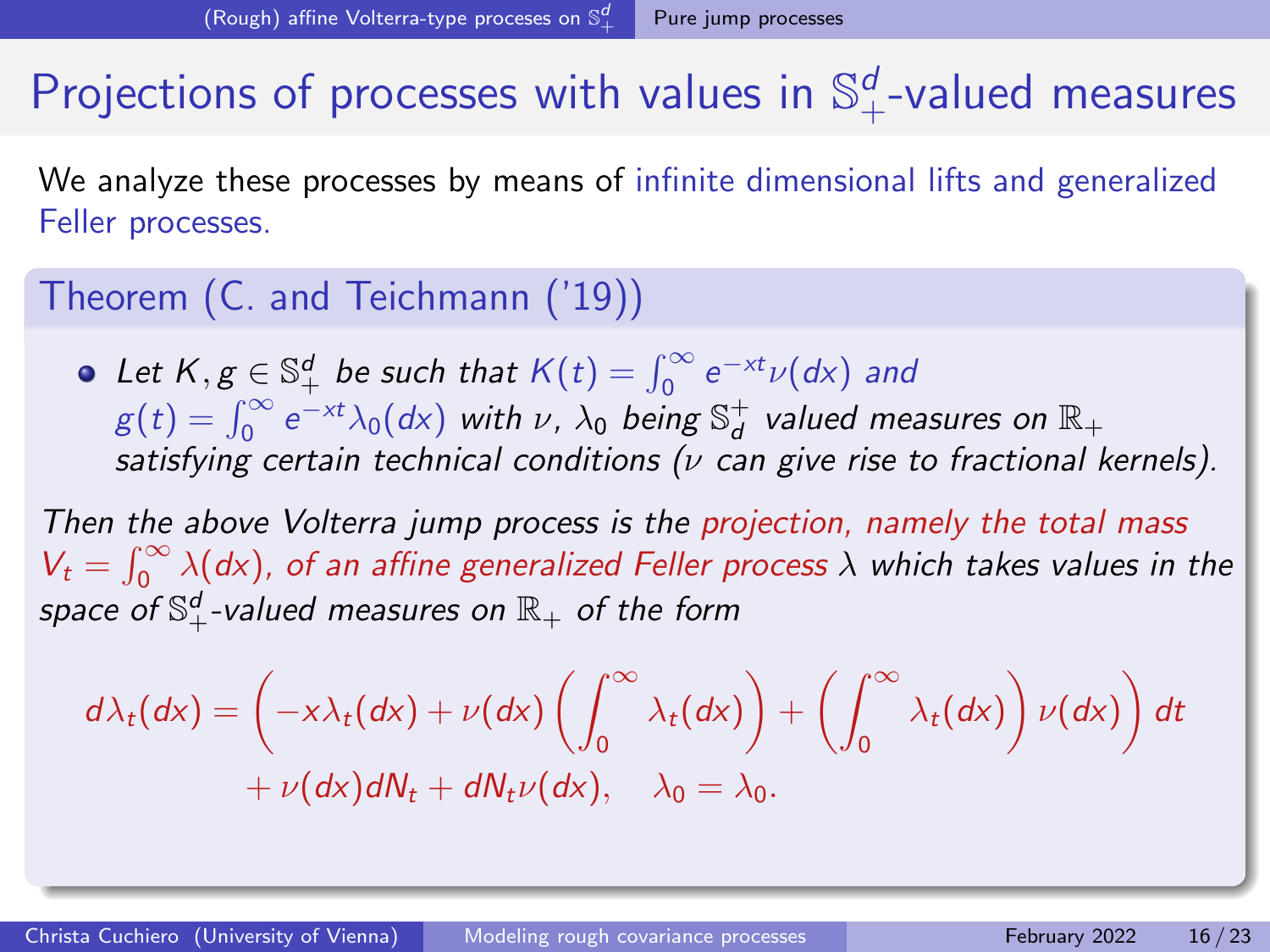### Laplace transform

#### Theorem (C. and Teichmann ('19))

Moreover, the Laplace transform of  $V$  is given by

$$
\mathbb{E}[\exp(\text{Tr}(uV_t))] = \exp\left(\text{Tr}(g(t)u) + \int_0^t \text{Tr}(g(t-s)\mathcal{R}(\psi(s))ds\right), \quad u \in \mathbb{S}^d_-,
$$

where

$$
g(t)=\int_0^\infty e^{-xt}\lambda_0(dx), \quad \mathcal{R}(u)=u+\int_{\mathbb{S}_+^d}(e^{Tr(u\xi)}-1)\frac{\mu(d\xi)}{1\wedge\|\xi\|}
$$

and  $\psi$  solves the matrix Volterra equation

$$
\psi(t) = uK(t) + \int_0^t \mathcal{R}(\psi(s))K(t-s)ds.
$$

Hence the solution of the stochastic Volterra equation is unique in law.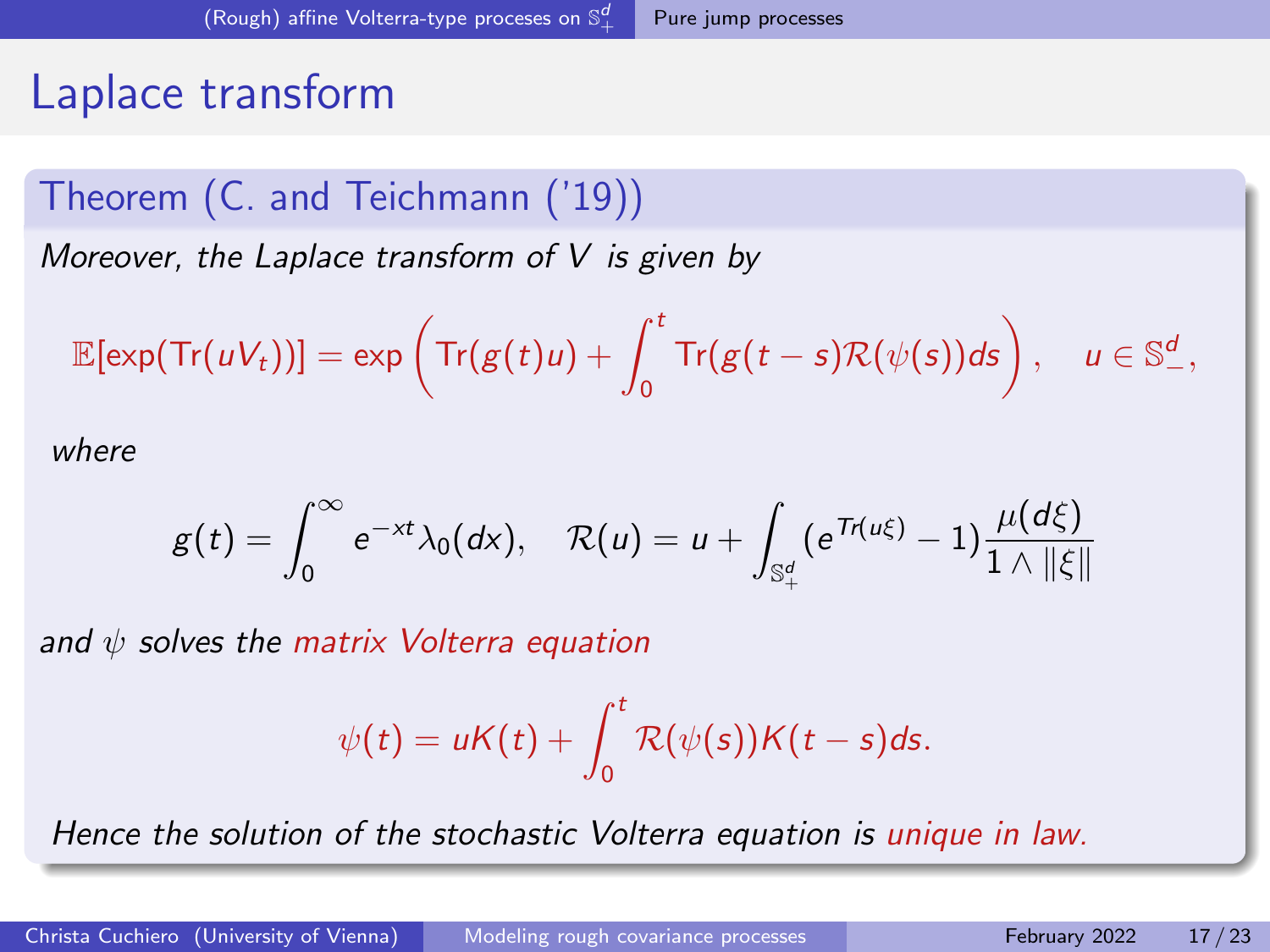#### <span id="page-38-0"></span>Towards Volterra type Wishart processes

- In the presence of a Brownian component, things become more involved.
- **In contrast to the one dimensional case, convergence results of the previous** Hawkes type process' intensities cannot be obtained.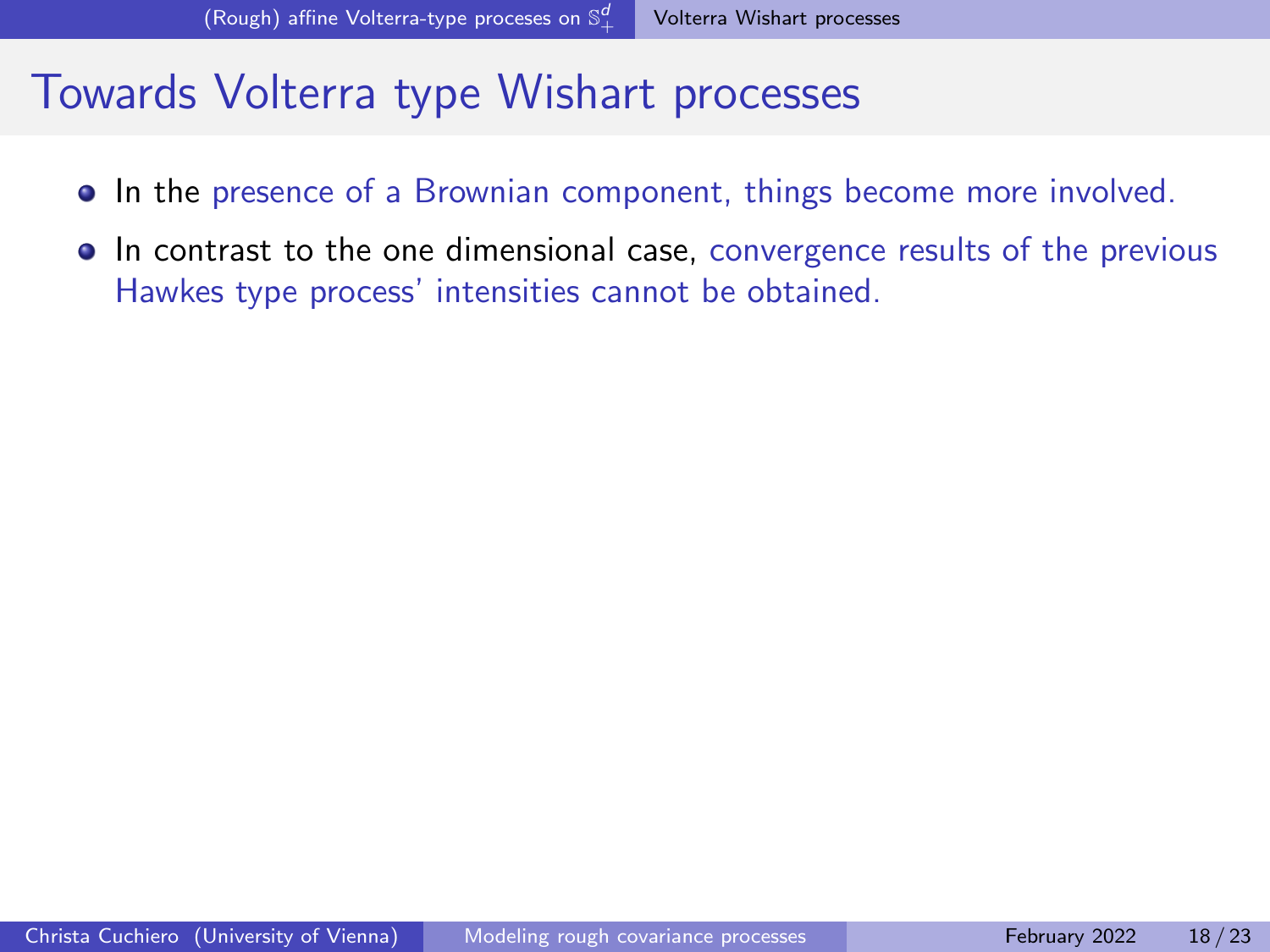#### Towards Volterra type Wishart processes

- $\bullet$  In the presence of a Brownian component, things become more involved.
- **In contrast to the one dimensional case, convergence results of the previous** Hawkes type process' intensities cannot be obtained.
- For the classical Wishart process we have a drift conditon that grows linearly with the dimension  $d. \Rightarrow$  Crucial obstruction to infinite dimensional processes.
- If we restrict the process to take values in rank  $n < d$  submanifolds of  $\mathbb{S}^d_+$ , the drift condition depends only on  $n$  (and the diffusion matrix).
- The latter corresponds essentially to a square of a  $n \times d$  matrix of Brownian motions.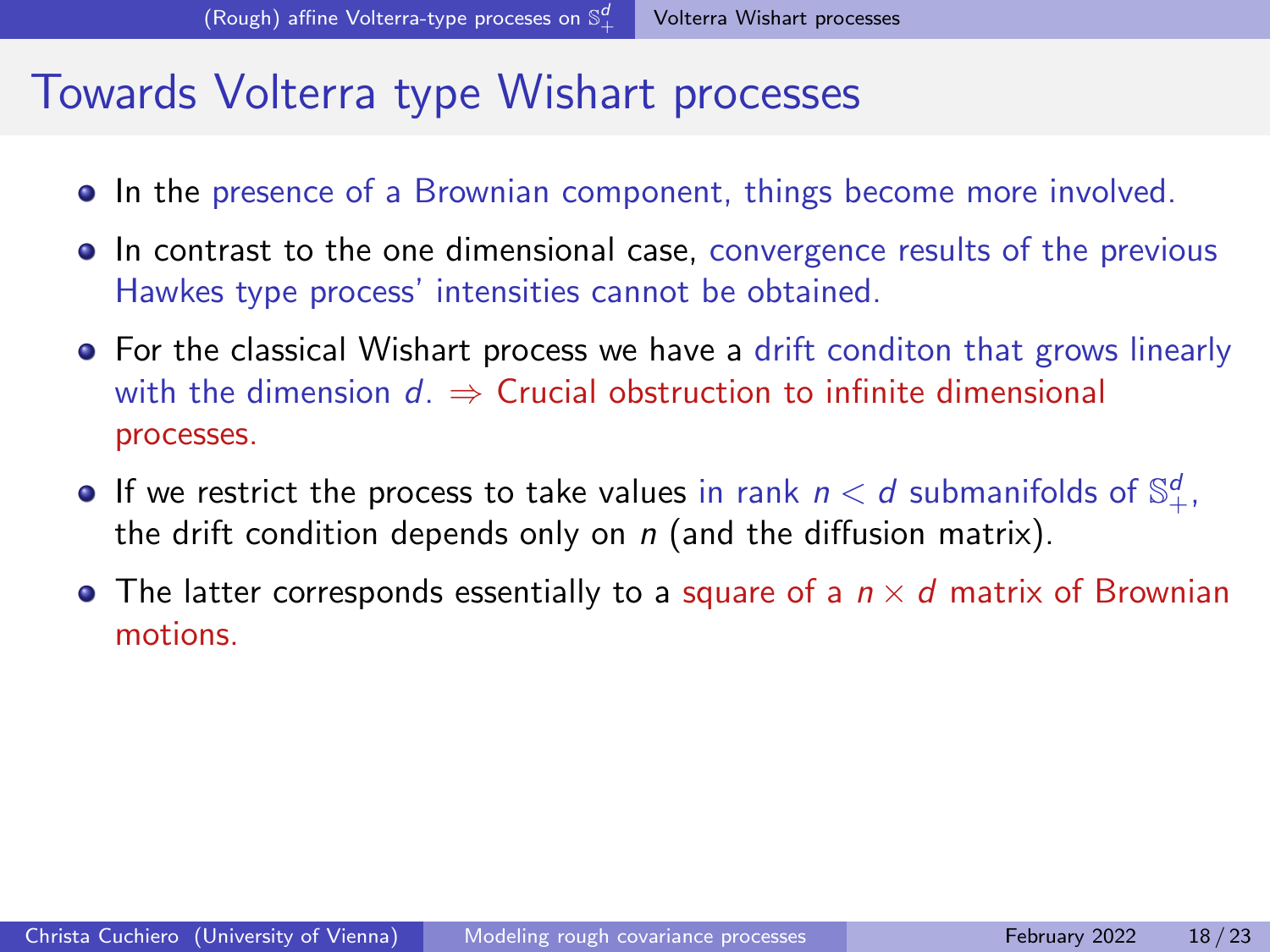### Towards Volterra type Wishart processes

- $\bullet$  In the presence of a Brownian component, things become more involved.
- **In contrast to the one dimensional case, convergence results of the previous** Hawkes type process' intensities cannot be obtained.
- For the classical Wishart process we have a drift conditon that grows linearly with the dimension  $d. \Rightarrow$  Crucial obstruction to infinite dimensional processes.
- If we restrict the process to take values in rank  $n < d$  submanifolds of  $\mathbb{S}^d_+$ , the drift condition depends only on  $n$  (and the diffusion matrix).
- The latter corresponds essentially to a square of a  $n \times d$  matrix of Brownian motions.
- Build matrix squares of Volterra OU processes taking values in  $\mathbb{R}^{n \times d}$

$$
X_t = g(t) + \int_0^t dW_s K(t-s)
$$

with  $K(t) = \int_0^\infty e^{-xt} \nu(dx) \in \mathbb{S}^d$  and  $W$  an  $n \times d$  matrix of BMs.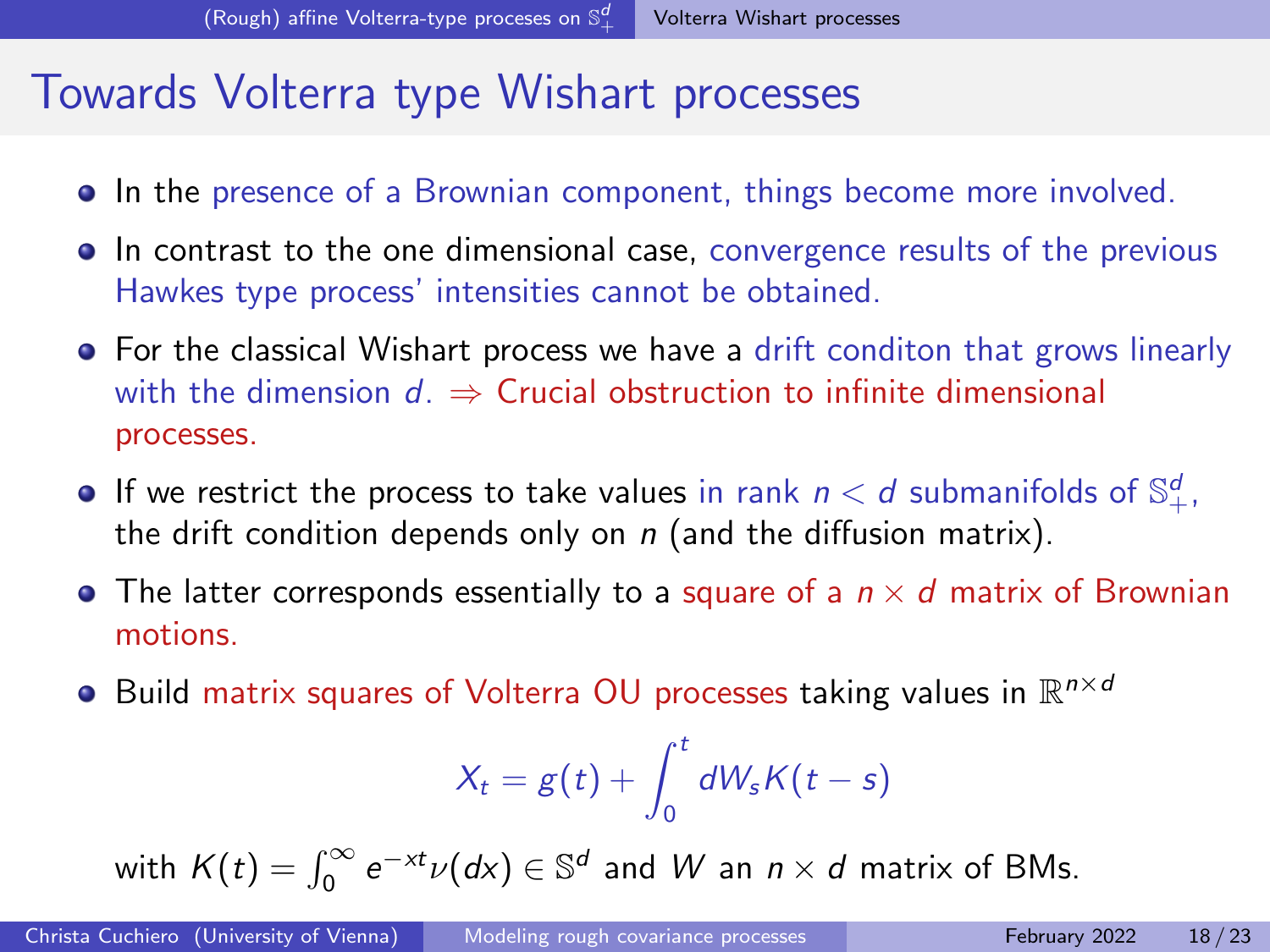#### Question

Is  $X_t^\top X_t$  a projection of an infinite dimensional affine process?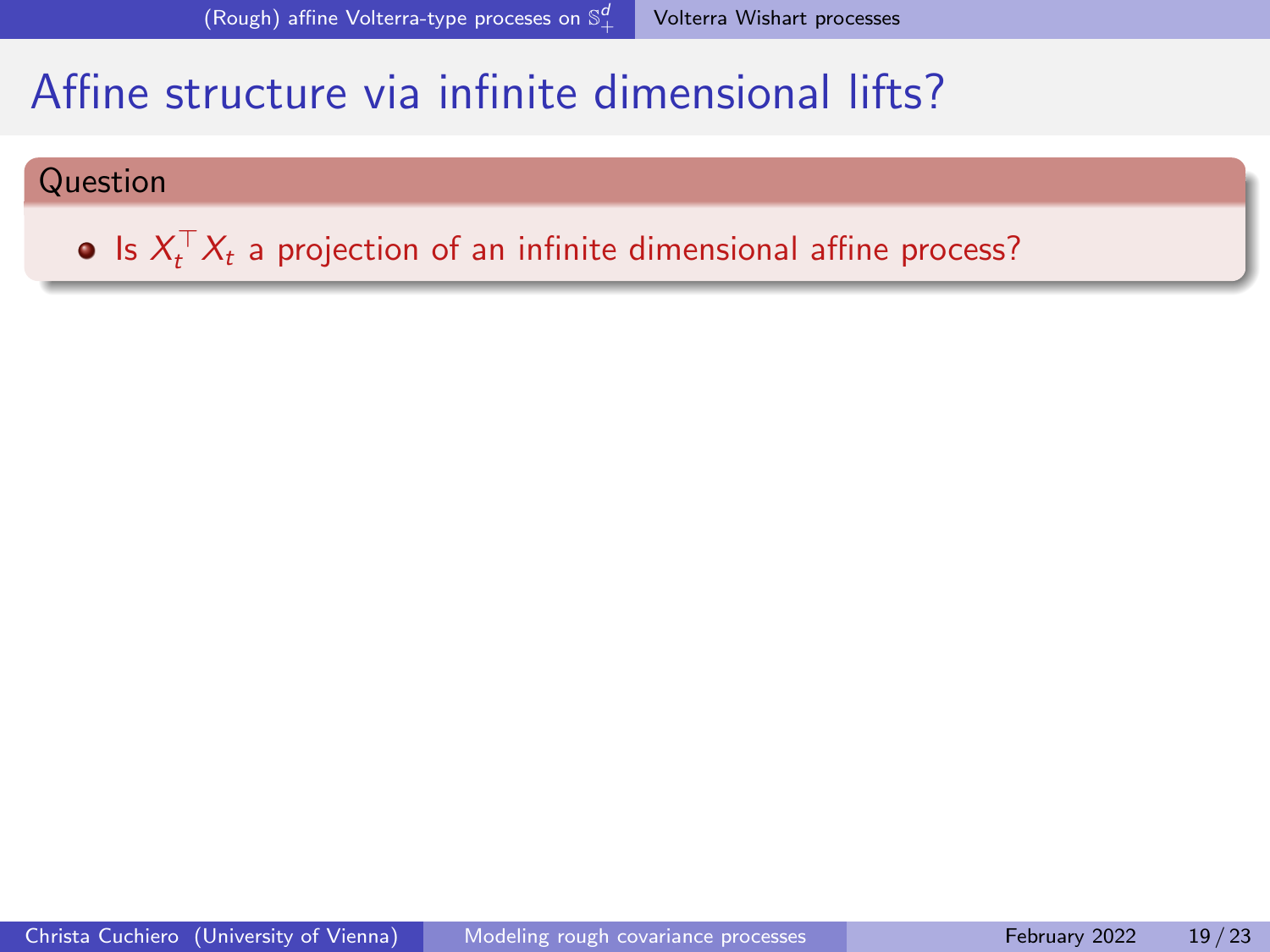#### Question

Is  $X_t^\top X_t$  a projection of an infinite dimensional affine process?

Lift  $X_t$  to an infinite dimensional stochastic process taking values in  $\mathbb{R}^{n \times d}$ -valued measures on  $\mathbb{R}_+$  denoted by  $Y^*(\mathbb{R}^{n\times d})$ 

 $d\gamma_t(dx) = -x\gamma_t(dx)dt + dW_t\nu(dx).$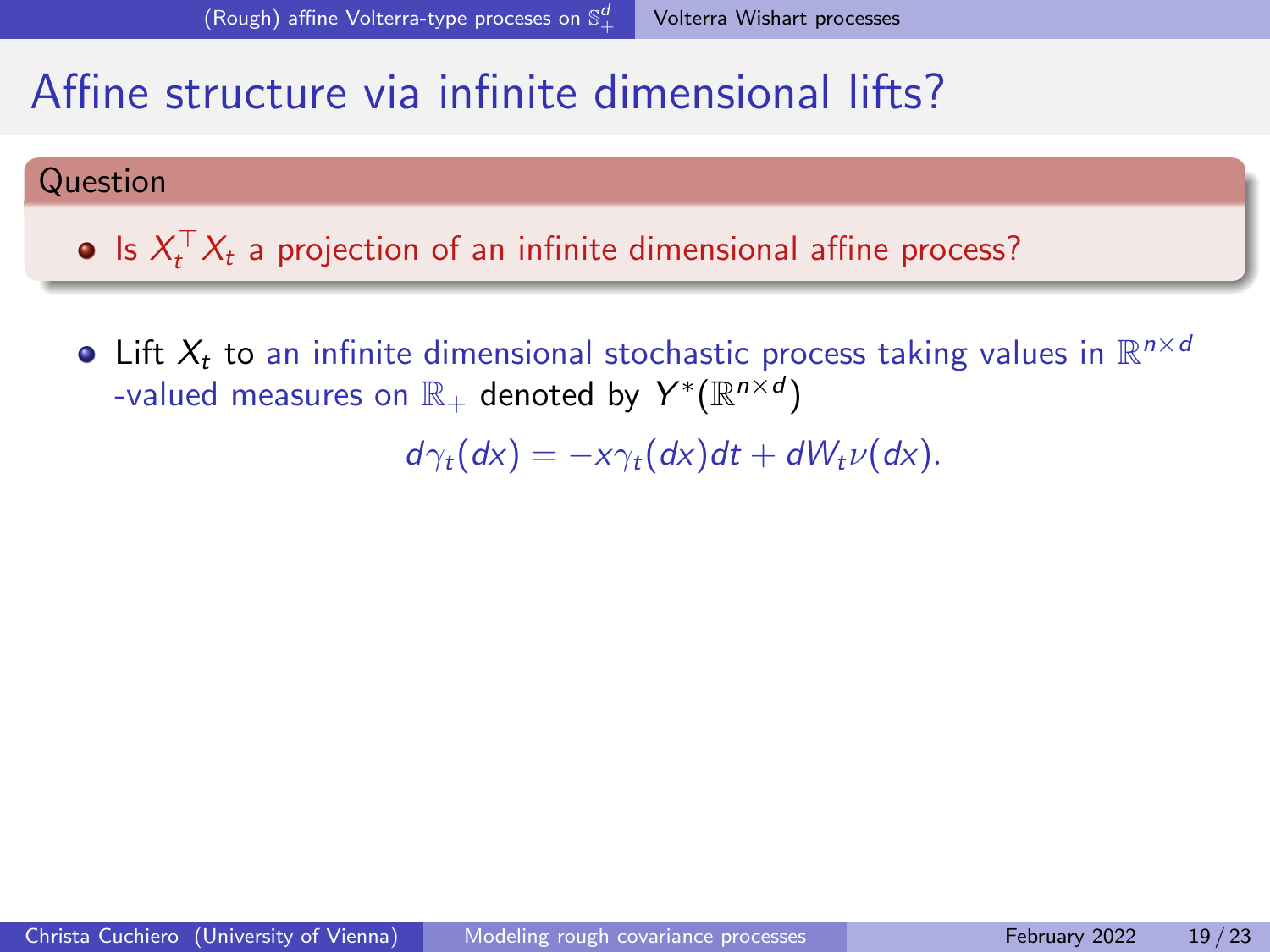#### Question

Is  $X_t^\top X_t$  a projection of an infinite dimensional affine process?

Lift  $X_t$  to an infinite dimensional stochastic process taking values in  $\mathbb{R}^{n \times d}$ -valued measures on  $\mathbb{R}_+$  denoted by  $Y^*(\mathbb{R}^{n\times d})$ 

 $d\gamma_t(dx) = -x\gamma_t(dx)dt + dW_t\nu(dx).$ 

• Define as squared Gaussian process

 $\lambda_t(dx_1, dx_2) =: \gamma_t(dx_1)^\top \gamma_t(dx_2) =: \gamma_t \widehat{\otimes} \gamma_t,$ 

which takes values in  $\widehat{\mathcal{E}} := \{ \gamma \widehat{\otimes} \gamma \in Y^*(\mathbb{R}^{n \times d}) \widehat{\otimes} Y^*(\mathbb{R}^{n \times d}) \}$  i.e., finite  $\mathbb{S}_{+}^{d}$ -valued, rank *n*, product measures on  $\mathbb{R}_{+}\times\mathbb{R}_{+}.$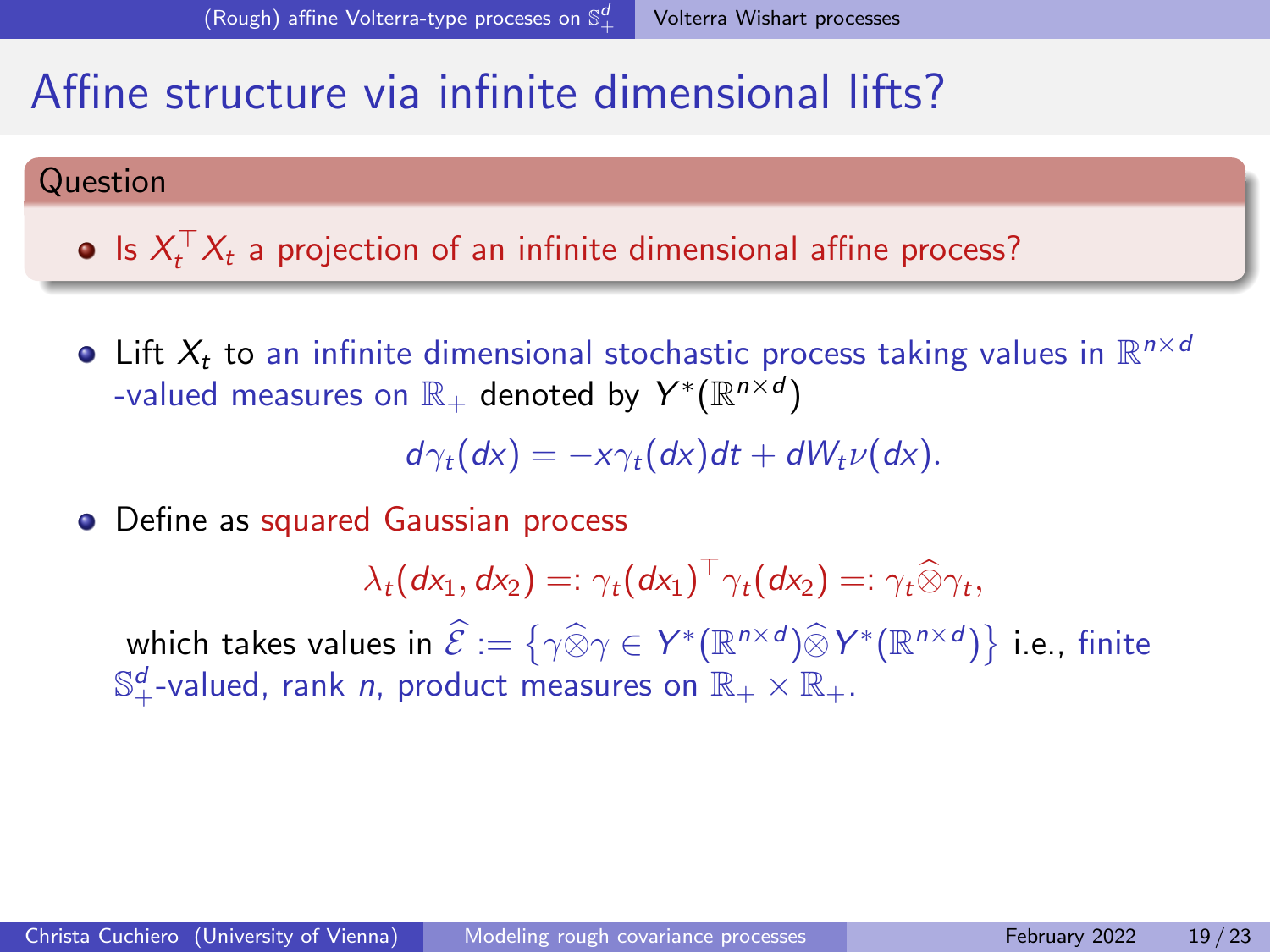#### Question

Is  $X_t^\top X_t$  a projection of an infinite dimensional affine process?

Lift  $X_t$  to an infinite dimensional stochastic process taking values in  $\mathbb{R}^{n \times d}$ -valued measures on  $\mathbb{R}_+$  denoted by  $Y^*(\mathbb{R}^{n\times d})$ 

 $d\gamma_t(dx) = -x\gamma_t(dx)dt + dW_t\nu(dx).$ 

• Define as squared Gaussian process

 $\lambda_t(dx_1, dx_2) =: \gamma_t(dx_1)^\top \gamma_t(dx_2) =: \gamma_t \widehat{\otimes} \gamma_t,$ 

which takes values in  $\widehat{\mathcal{E}} := \{ \gamma \widehat{\otimes} \gamma \in Y^*(\mathbb{R}^{n \times d}) \widehat{\otimes} Y^*(\mathbb{R}^{n \times d}) \}$  i.e., finite  $\mathbb{S}_{+}^{d}$ -valued, rank *n*, product measures on  $\mathbb{R}_{+}\times\mathbb{R}_{+}.$ 

 $\bullet$  Take as pairing between elements in  $\widehat{\mathcal{E}}$  and corresponding functions  $y_1 \widehat{\otimes} y_2 \in Y(\mathbb{R}^{n \times d}) \widehat{\otimes} Y(\mathbb{R}^{n \times d})$ 

$$
\langle y_1\widehat{\otimes} y_2, \gamma_1\widehat{\otimes} \gamma_2 \rangle = \text{Tr}\left(\int_0^\infty y_1^\top(x_1) y_2(x_2) \gamma_1^\top(dx_1) \gamma_2(dx_2)\right)\,.
$$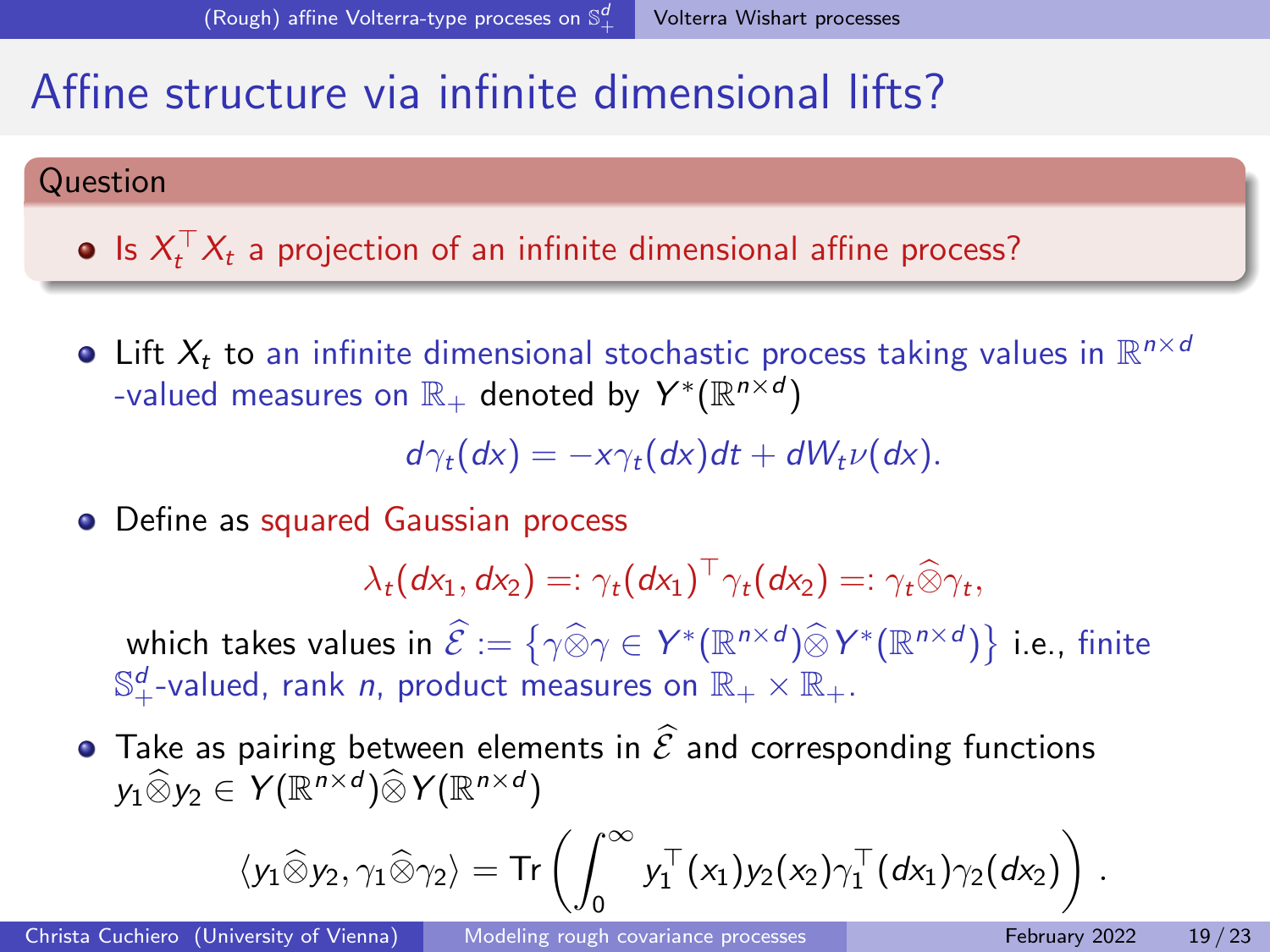### Infinite dimensional Wishart processes

#### Theorem (C. and Teichmann ('19))

The process  $\lambda$  is Markovian on  $\widehat{\mathcal{E}}$ . The corresponding semigroup is a generalized Feller semigroup. Moreover, for  $y \in Y(\mathbb{R}^{n \times d})$ 

$$
\mathbb{E}_{\lambda_0}\left[\exp\left(-\langle y\widehat{\otimes}y,\lambda_t\rangle\right)\right]=\exp(-\varphi_t-\langle \psi_t,\lambda_0\rangle),
$$

where  $\psi$  and  $\varphi$  satisfy the following matrix-valued Riccati PDEs namely  $\psi_0 = y \widehat{\otimes} y$  and  $\partial_t \psi_t = R(\psi_t)$  in the mild sense with  $R : \widehat{\mathcal{E}}_* \to \widehat{\mathcal{E}}_*$  given by

$$
R(y\widehat{\otimes}y)(x_1,x_2) = -(x_1+x_2)y(x_1)\widehat{\otimes}y(x_2)
$$
  

$$
-2\int_0^\infty \int_0^\infty y(dx_1)\widehat{\otimes}y(dx)\nu\widehat{\otimes}\nu(dx,dy)y(dy)\widehat{\otimes}y(dx_2)
$$

and  $\varphi_0 = 0$  and  $\partial_t \varphi_t = F(\psi_t)$  with  $F : \widehat{\mathcal{E}}_* \to \mathbb{R}$  given by

$$
F(y\widehat{\otimes} y)=n\langle y\widehat{\otimes} y,\nu\widehat{\otimes}\nu\rangle.
$$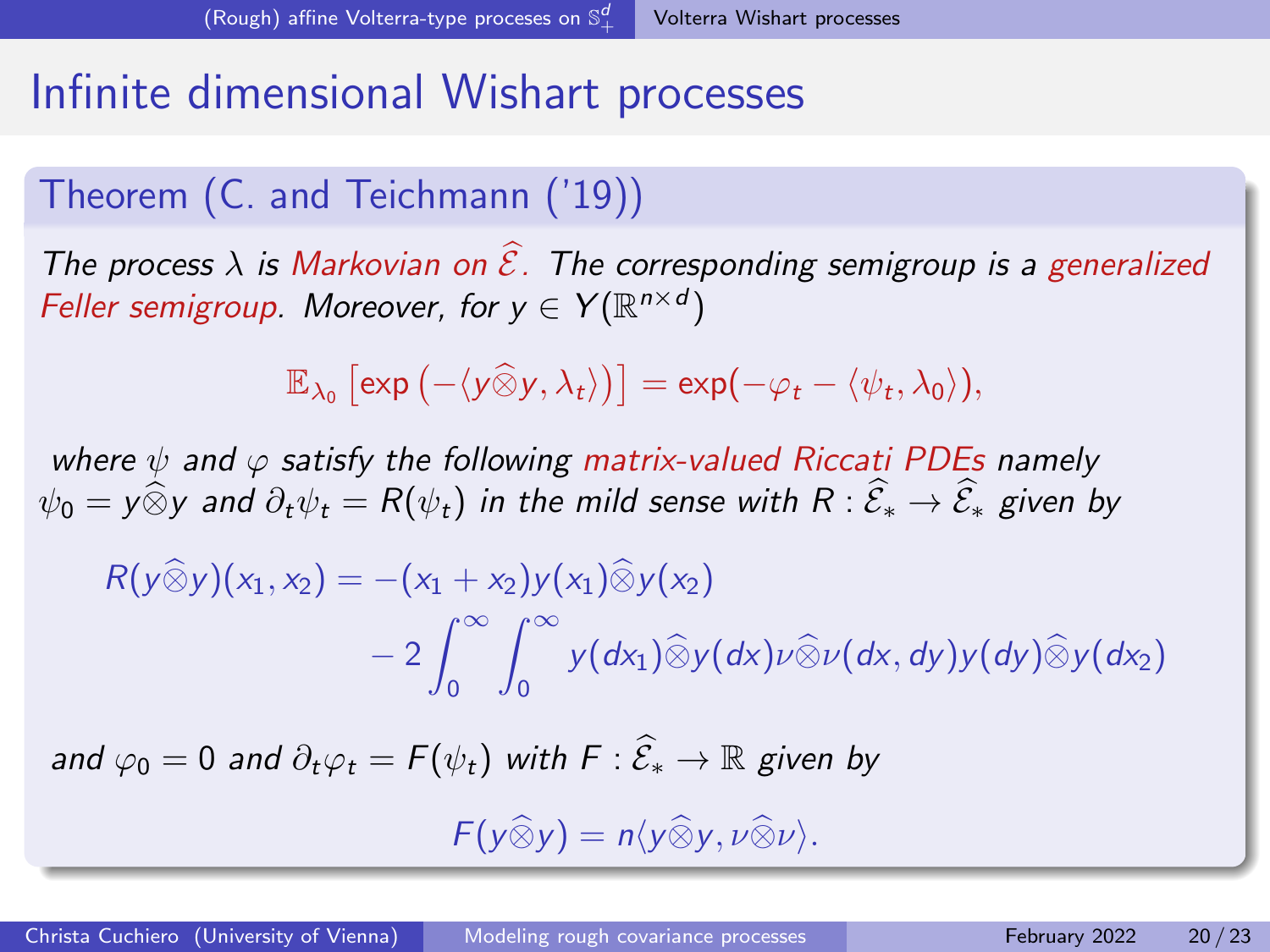### Volterra Wishart process

The Volterra Wishart process defined as

$$
V_t = X_t^\top X_t = \int_0^\infty \int_0^\infty \lambda(dx_1, dx_2)
$$

is thus a projection of an infinite dimensional affine process. Its Laplace transform can be computed by setting  $\psi_0 = Id$ . (c.f. also Abi Jaber ('20))

• Its dynamics can be expressed as follows

$$
V_t = g(t)^\top g(t) + n \int_0^t K(t-s)K(t-s)ds
$$
  
+ 
$$
\int_0^t K(t-s)dW_s^\top \mathbb{E}[X_t|\mathcal{F}_s]ds + \int_0^t \mathbb{E}[X_t|\mathcal{F}_s]^\top dW_sK(t-s),
$$

- $\bullet$  The marginals of V are Wishart distributed as they are squares of Gaussians.
- It is not of standard Volterra form as it depends on  $(\mathbb{E}[X_t|\mathcal{F}_s])_{\{s\leq t\}}$ .
- Via a Brownian field representation it can however be expressed as a path functional of  $(V_s)_{\{s\leq t\}}$  but not only on the state  $V_t.$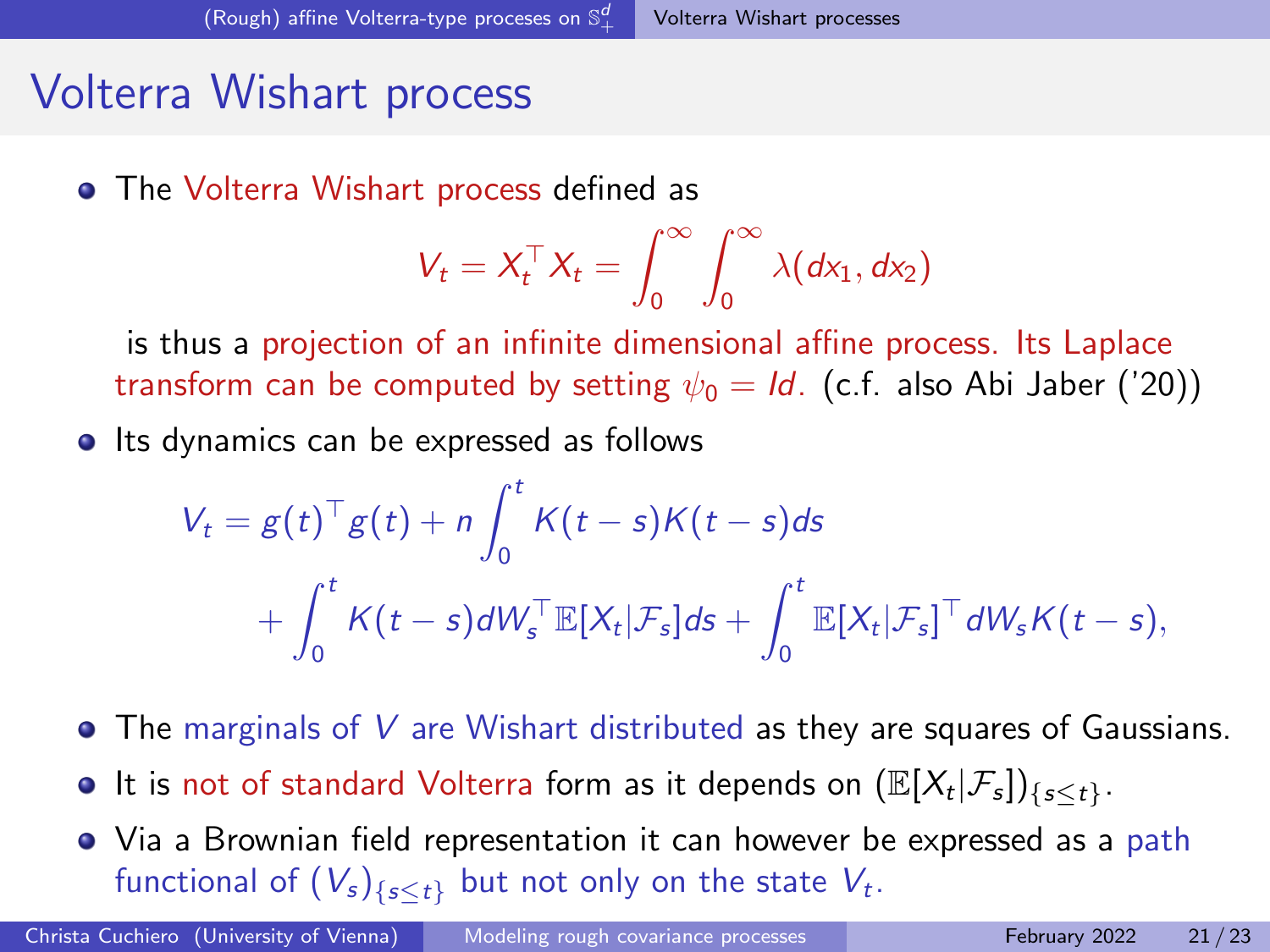### <span id="page-47-0"></span>Multivariate (rough) Volterra-Heston type models

• Log-price process of d assets:

$$
dP_t = -\frac{1}{2} \text{diag}(V_t) dt + X_t^{\top} d\widetilde{W}_t,
$$

where  $W$  is an n-dimensional Brownian motion given by  $W_t = \sqrt{1 - \rho^{\top} \rho} \tilde{B}_t + W_t \rho$  with  $\rho \in \mathbb{R}^d$  and  $\tilde{B}_t$  an *n*-dimensional independent Brownian motion.

#### Theorem (C. and Teichmann ('19))

The process  $(\lambda_t, P_t)$  is a Markov process on  $(\widehat{\mathcal{E}}, \mathbb{R}^d)$ . Moreover, it is affine in the sense that for  $(\mathsf{y},\mathsf{v})\in(\mathsf{Y}(\mathbb{R}^{n\times d}),\mathbb{R}^{d})$ 

 $\mathbb{E}_{\lambda_0,P_0}\left[\exp\left(-\langle y\widehat{\otimes}y,\lambda_t\rangle+\langle i\nu,P_t\rangle_{\mathbb{R}^d}\right)\right]=\exp(-\varphi_t-\langle \psi_t,\lambda_0\rangle+\langle i\nu,P_0\rangle_{\mathbb{R}^d}),$ 

where  $\psi$  satisfies an Riccati differential equation in the space of matrix valued functions and  $\varphi_t = n \int_0^t \langle \psi_s, \nu \widehat{\otimes} \nu \rangle ds$ .